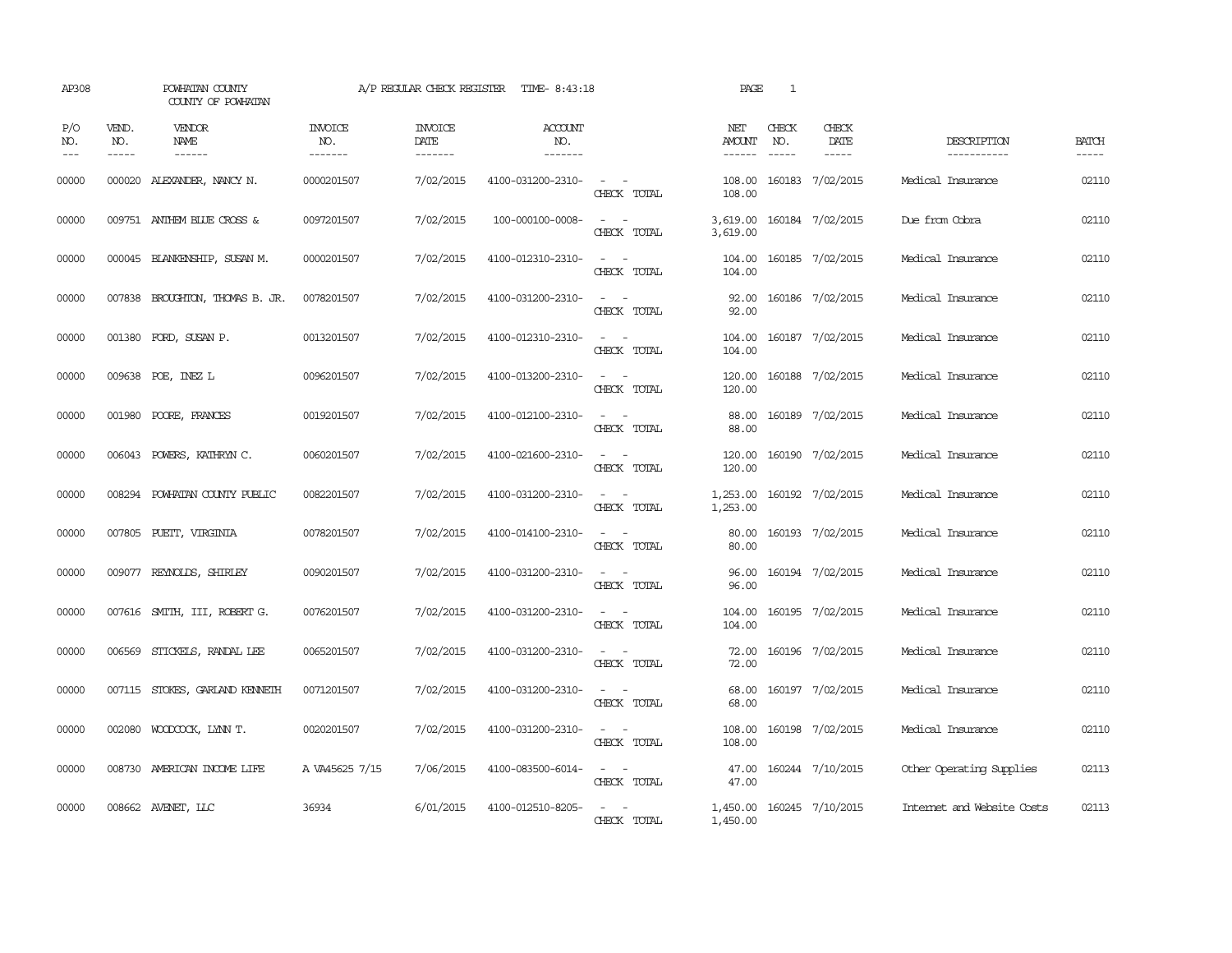| AP308               |                               | POWHATAN COUNTY<br>COUNTY OF POWHATAN                                                                                                                                                                                                                                                                                                                                                                                                                                                        |                                   | A/P REGULAR CHECK REGISTER         | TIME- 8:43:18                            |                                                                                                                             | PAGE                                | 2                             |                                      |                                                     |                       |
|---------------------|-------------------------------|----------------------------------------------------------------------------------------------------------------------------------------------------------------------------------------------------------------------------------------------------------------------------------------------------------------------------------------------------------------------------------------------------------------------------------------------------------------------------------------------|-----------------------------------|------------------------------------|------------------------------------------|-----------------------------------------------------------------------------------------------------------------------------|-------------------------------------|-------------------------------|--------------------------------------|-----------------------------------------------------|-----------------------|
| P/O<br>NO.<br>$---$ | VEND.<br>NO.<br>$\frac{1}{2}$ | VENDOR<br>NAME<br>$\frac{1}{2} \left( \frac{1}{2} \right) \left( \frac{1}{2} \right) \left( \frac{1}{2} \right) \left( \frac{1}{2} \right) \left( \frac{1}{2} \right) \left( \frac{1}{2} \right) \left( \frac{1}{2} \right) \left( \frac{1}{2} \right) \left( \frac{1}{2} \right) \left( \frac{1}{2} \right) \left( \frac{1}{2} \right) \left( \frac{1}{2} \right) \left( \frac{1}{2} \right) \left( \frac{1}{2} \right) \left( \frac{1}{2} \right) \left( \frac{1}{2} \right) \left( \frac$ | <b>INVOICE</b><br>NO.<br>-------- | <b>INVOICE</b><br>DATE<br>-------- | <b>ACCOUNT</b><br>NO.<br>$- - - - - - -$ |                                                                                                                             | NET<br><b>AMOUNT</b><br>------      | CHECK<br>NO.<br>$\frac{1}{2}$ | CHECK<br>DATE<br>$\frac{1}{2}$       | DESCRIPTION<br>-----------                          | <b>BATCH</b><br>----- |
| 00000               |                               | 006812 BAI COMMISSIONER'S USER                                                                                                                                                                                                                                                                                                                                                                                                                                                               | REVENUE USER GP                   | 7/01/2015                          | 4100-012310-5810-                        | $\sim$ 100 $\sim$<br>CHECK TOTAL                                                                                            | 400.00<br>400.00                    |                               | 160246 7/10/2015                     | Dues/Association Memberships                        | 02113                 |
| 00000               |                               | 007941 BAKER & TAYLOR                                                                                                                                                                                                                                                                                                                                                                                                                                                                        | 5013697699                        | 7/01/2015                          | 4100-073100-6012-                        | CHECK TOTAL                                                                                                                 | 869.58<br>869.58                    |                               | 160247 7/10/2015                     | Books & Subscriptions                               | 02115                 |
| 00000               |                               | 008793 BENEFITS SOLUTIONS, INC.                                                                                                                                                                                                                                                                                                                                                                                                                                                              | 21054                             | 7/01/2015                          | 4100-012220-2311-                        | $\sim$ $\sim$<br>CHECK TOTAL                                                                                                | 62.40<br>62.40                      |                               | 160248 7/10/2015                     | Cobra Fees                                          | 02113                 |
| 00000               |                               | 010665 BROWN, EDWARDS & COMPANY                                                                                                                                                                                                                                                                                                                                                                                                                                                              | 1143265                           | 7/01/2015                          | 4100-012200-3120-                        | $\omega_{\rm{max}}$ and $\omega_{\rm{max}}$<br>CHECK TOTAL                                                                  | 17,000.00<br>17,000.00              |                               | 160249 7/10/2015                     | External Audit                                      | 02113                 |
| 00000               |                               | 010917 CAPSAW                                                                                                                                                                                                                                                                                                                                                                                                                                                                                | ROMA TRNG 7/15                    | 7/06/2015                          | 4100-053910-5643-                        | $\frac{1}{2} \left( \frac{1}{2} \right) \left( \frac{1}{2} \right) = \frac{1}{2} \left( \frac{1}{2} \right)$<br>CHECK TOTAL | 20.00<br>20.00                      |                               | 160250 7/10/2015                     | PCCAA Services - Federal CSBG                       | 02115                 |
| 00000<br>00000      | 009637<br>009637              | CATERPILLAR FINANCIAL<br>CATERPILLAR FINANCIAL                                                                                                                                                                                                                                                                                                                                                                                                                                               | 16446628<br>16446628              | 6/23/2015<br>6/23/2015             | 4100-014300-8110-<br>4100-014300-8112-   | $\overline{\phantom{a}}$<br>CHECK TOTAL                                                                                     | 1,091.35<br>5.55<br>1,096.90        |                               | 160251 7/10/2015<br>160251 7/10/2015 | Capital Lease - Backhoe<br>Capital Lease - Interest | 02113<br>02113        |
| 00000<br>00000      | 000540<br>000540              | CENTRAL VIRGINIA WASTE<br>CENTRAL VIRGINIA WASTE                                                                                                                                                                                                                                                                                                                                                                                                                                             | 20228<br>20268                    | 6/01/2015<br>6/10/2015             | 4100-081200-0022-<br>4100-014300-3175-   | $\sim$ $ \sim$<br>CHECK TOTAL                                                                                               | 13,656.48<br>14,186.50<br>27,842.98 |                               | 160252 7/10/2015<br>160252 7/10/2015 | Contribution: (Dues) - CWMA<br>Waste Disposal       | 02113<br>02115        |
| 00000               | 000550                        | CRATER CRIMINAL JUSTICE                                                                                                                                                                                                                                                                                                                                                                                                                                                                      | 1061                              | 7/01/2015                          | 4100-081200-0021-                        | $\sim$ $ \sim$<br>CHECK TOTAL                                                                                               | 21,846.00<br>21,846.00              |                               | 160253 7/10/2015                     | Crater Criminal Justice Traini                      | 02113                 |
| 00000               |                               | 010904 DEPARIMENT OF TREASURY                                                                                                                                                                                                                                                                                                                                                                                                                                                                | FORM720V/2NDOTR                   | 7/07/2015                          | 4100-012220-2312-                        | $\sim$<br>CHECK TOTAL                                                                                                       | 446.00<br>446.00                    |                               | 160254 7/10/2015                     | PCORI Fees                                          | 02113                 |
| 00000               |                               | 008314 FREE CLINIC OF POWHATAN                                                                                                                                                                                                                                                                                                                                                                                                                                                               | FY16 REQUEST                      | 6/07/2015                          | 4100-081200-5700-                        | $\sim$ $ \sim$<br>CHECK TOTAL                                                                                               | 2,000.00<br>2,000.00                |                               | 160255 7/10/2015                     | Contribution: Powhatan Free Cli                     | 02113                 |
| 00000               |                               | 009653 HYLAND SOFTWARE, INC.                                                                                                                                                                                                                                                                                                                                                                                                                                                                 | 306244                            | 6/01/2015                          | 4100-012510-8205-                        | $\equiv$<br>CHECK TOTAL                                                                                                     | 4,800.00<br>4,800.00                |                               | 160256 7/10/2015                     | Internet and Website Costs                          | 02113                 |
| 00000<br>00000      | 010487<br>010487              | IBM CORPORATION<br>IBM CORPORATION                                                                                                                                                                                                                                                                                                                                                                                                                                                           | 07198EV<br>07198EV                | 7/01/2015<br>7/01/2015             | 4100-012510-8211-<br>4100-012510-8212-   | CHECK TOTAL                                                                                                                 | 764.59<br>89.98<br>854.57           |                               | 160257 7/10/2015<br>160257 7/10/2015 | AS400 Lease - Principal<br>AS400 Lease - Interest   | 02113<br>02113        |
| 00000               |                               | 007752 ID NEIWORKS, INC.                                                                                                                                                                                                                                                                                                                                                                                                                                                                     | 269420                            | 7/01/2015                          | 4100-031200-3320-                        | $\sim$ $ -$<br>CHECK TOTAL                                                                                                  | 10,020.00<br>10,020.00              |                               | 160258 7/10/2015                     | Maintenance & Service Contract                      | 02113                 |
| 00000               |                               | 006538 MATTHEW BENDER                                                                                                                                                                                                                                                                                                                                                                                                                                                                        | 9780327111757                     | 9/01/2015                          | 4100-011010-3002-                        | $\sim$ $\sim$<br>CHECK TOTAL                                                                                                | 74.96                               |                               | 74.96 160259 7/10/2015               | County Code                                         | 02113                 |
| 00000<br>00000      | 009943                        | MERCEDES-BENZ FINANCIAL<br>009943 MERCEDES-BENZ FINANCIAL                                                                                                                                                                                                                                                                                                                                                                                                                                    | 12461283<br>12461283              | 5/31/2015<br>5/31/2015             | 4100-095101-9190-<br>4100-095101-9191-   | $\sim$<br>$\sim$<br>$\overline{\phantom{a}}$<br>$\overline{\phantom{a}}$<br>CHECK TOTAL                                     | 97,006.88<br>4,972.67<br>101,979.55 | 160260                        | 160260 7/10/2015<br>7/10/2015        | Bus Lease - Principal<br>Bus Lease - Interest       | 02113<br>02113        |
| 00000               |                               | 010076 MORROW, ERIC                                                                                                                                                                                                                                                                                                                                                                                                                                                                          | 87                                | 6/08/2015                          | 4100-012200-3320-                        | CHECK TOTAL                                                                                                                 | 5,000.00                            |                               | 5,000.00 160261 7/10/2015            | Maintenance & Service Contract 02113                |                       |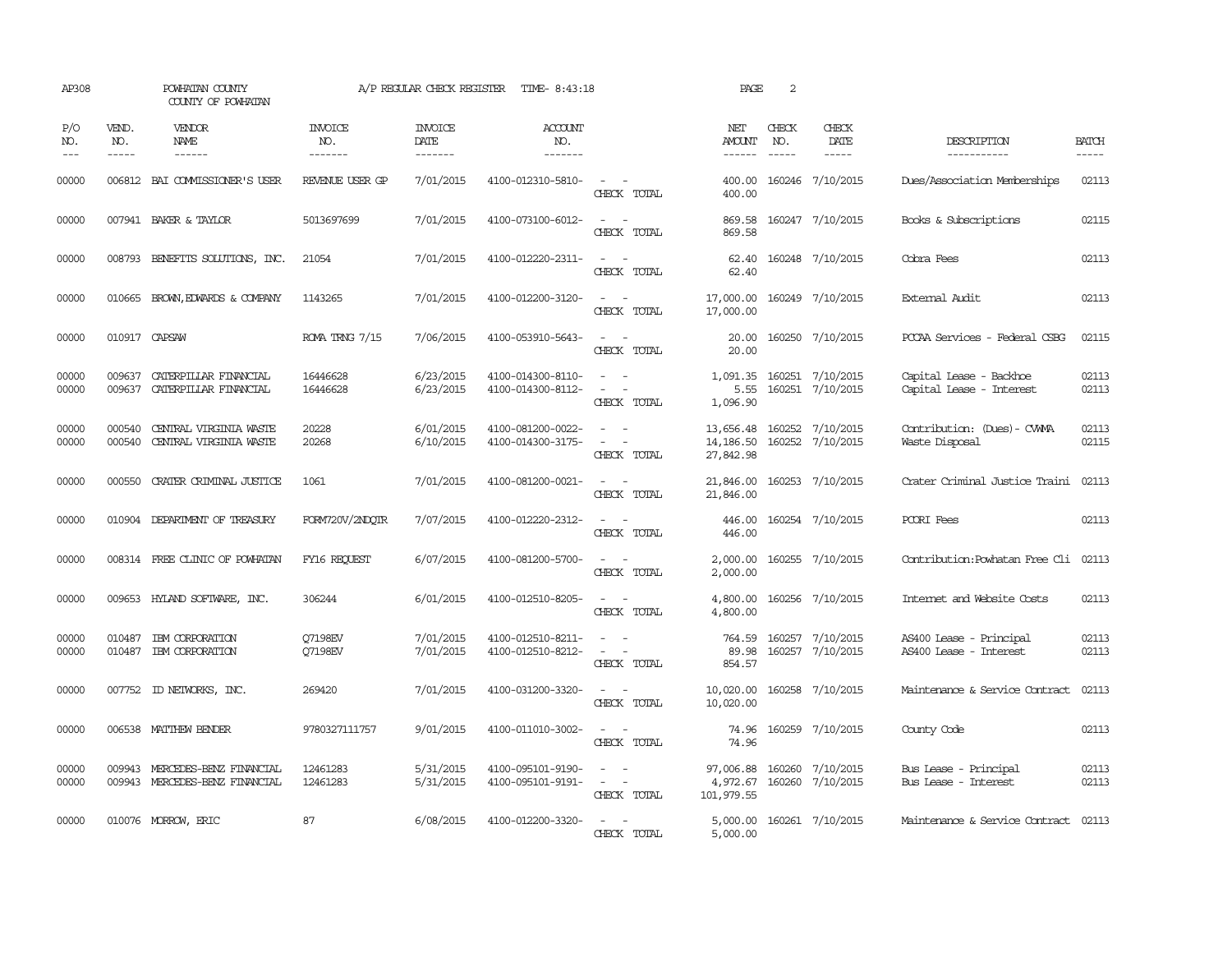| AP308               |                             | POWHATAN COUNTY<br>COUNTY OF POWHATAN                            |                                  | A/P REGULAR CHECK REGISTER        | TIME- 8:43:18                            |                                                           | PAGE                               | 3                             |                                      |                                                                |                             |
|---------------------|-----------------------------|------------------------------------------------------------------|----------------------------------|-----------------------------------|------------------------------------------|-----------------------------------------------------------|------------------------------------|-------------------------------|--------------------------------------|----------------------------------------------------------------|-----------------------------|
| P/O<br>NO.<br>$---$ | VEND.<br>NO.<br>$- - - - -$ | VENDOR<br>NAME<br>$- - - - - -$                                  | <b>INVOICE</b><br>NO.<br>------- | <b>INVOICE</b><br>DATE<br>------- | <b>ACCOUNT</b><br>NO.<br>$- - - - - - -$ |                                                           | NET<br>AMOUNT                      | CHECK<br>NO.<br>$\frac{1}{2}$ | CHECK<br>DATE<br>$- - - - -$         | DESCRIPTION<br>-----------                                     | <b>BATCH</b><br>$- - - - -$ |
| 00000               |                             | 009612 POWHATAN COLLISION AND                                    | 1360                             | 7/01/2015                         | 4100-031200-6009-                        | CHECK TOTAL                                               | 120.00<br>120.00                   |                               | 160262 7/10/2015                     | Auto Parts/Repairs                                             | 02113                       |
| 00000               | 006466                      | RADIO COMMUNICATION OF VA                                        | 702005270-1                      | 7/01/2015                         | 4100-031200-3310-                        | $\sim$<br>$\sim$<br>CHECK TOTAL                           | 2,400.00<br>2,400.00               |                               | 160263 7/10/2015                     | Repairs & Maintenance                                          | 02113                       |
| 00000<br>00000      |                             | 008190 RICHMOND REGIONAL PLAN-<br>008190 RICHMOND REGIONAL PLAN- | CRC PROJ MGR<br>282              | 7/01/2015<br>6/03/2015            | 4100-081200-0033-<br>4100-081200-0020-   | $\sim$ $ \sim$<br>$\sim$<br>$\sim$ $-$<br>CHECK TOTAL     | 1,375.00<br>16,675.00<br>18,050.00 |                               | 160264 7/10/2015<br>160264 7/10/2015 | Contribution: CRC<br>RRPDC-Dues                                | 02113<br>02113              |
| 00000               |                             | 006611 SENIOR CONNECTIONS                                        | 7660                             | 6/10/2015                         | 4100-081200-0003-                        | $\sim$ $ -$<br>CHECK TOTAL                                | 10,000.00<br>10,000.00             |                               | 160265 7/10/2015                     | Contribution: Senior Connectio                                 | 02113                       |
| 00000               |                             | 008313 SENIOR NAVIGATOR                                          | <b>POW-16</b>                    | 7/01/2015                         | 4100-081200-0032-                        | $\sim$<br>$\sim$<br>CHECK TOTAL                           | 2,500.00<br>2,500.00               |                               | 160266 7/10/2015                     | Contribution: Senior Navigator 02113                           |                             |
| 00000<br>00000      | 006594<br>006594            | SOUTHSIDE ELECTRIC COOP<br>SOUTHSIDE ELECTRIC COOP               | 32476001 6/15<br>76884001 6/15   | 6/15/2015<br>6/08/2015            | 4100-053910-5643-<br>4100-053910-5643-   | CHECK TOTAL                                               | 115.03<br>138.25<br>253.28         |                               | 160267 7/10/2015<br>160267 7/10/2015 | PCCAA Services - Federal CSBG<br>PCCAA Services - Federal CSBG | 02115<br>02115              |
| 00000               |                             | 007397 STONEWALL TECHNOLOGIES,                                   | 8418 FY16 RENEW                  | 5/31/2015                         | 4100-012310-5810-                        | $\sim$<br>CHECK TOTAL                                     | 3,500.00<br>3,500.00               |                               | 160268 7/10/2015                     | Dues/Association Memberships                                   | 02113                       |
| 00000               |                             | 008775 TARA HATCHER LAW FIRM PLC JULY 2015                       |                                  | 7/01/2015                         | 4100-022100-3150-                        | $\sim$<br>CHECK TOTAL                                     | 3,359.58<br>3,359.58               |                               | 160269 7/10/2015                     | Contract Prosecutor                                            | 02113                       |
| 00000               |                             | 009949 THE FORUM                                                 | SUBSCRIPTION                     | 7/01/2015                         | 4100-073100-6012-                        | $\sim$ $-$<br>CHECK TOTAL                                 | 11.00<br>11.00                     |                               | 160270 7/10/2015                     | Books & Subscriptions                                          | 02115                       |
| 00000               | 006506                      | THYSSENKRUPP ELEVATOR                                            | 3001905539                       | 7/01/2015                         | 4100-014100-3320-                        | $\overline{\phantom{a}}$<br>CHECK TOTAL                   | 1,398.12                           |                               | 1,398.12 160271 7/10/2015            | Maintenance & Service Contract                                 | 02115                       |
| 00000               |                             | 007134 TOWN & COUNTRY MOBILE                                     | 13228 UNIT36                     | 7/02/2015                         | 4100-031200-6009-                        | CHECK TOTAL                                               | 220.00<br>220,00                   |                               | 160272 7/10/2015                     | Auto Parts/Repairs                                             | 02113                       |
| 00000<br>00000      | 006848<br>006848            | TREASURER OF VIRGINIA<br>TREASURER OF VIRGINIA                   | DUES-CERULLO<br>DUES-COX         | 7/01/2015<br>7/01/2015            | 4100-022100-5810-<br>4100-022100-5810-   | $\sim$<br>$\sim$<br>$\sim$ 100 $\sim$<br>CHECK TOTAL      | 295.00<br>295.00<br>590.00         |                               | 160273 7/10/2015<br>160273 7/10/2015 | Dues/Association Memberships<br>Dues/Association Memberships   | 02113<br>02113              |
| 00000               |                             | 010903 TREASURER'S ASSOCIATION                                   | 2015-2016                        | 7/01/2015                         | 4100-012410-5810-                        | $\sim$ $ -$<br>CHECK TOTAL                                | 355.00<br>355.00                   |                               | 160274 7/10/2015                     | Dues/Association Memberships                                   | 02113                       |
| 00000               |                             | 009574 UNIQUE MANAGEMENT                                         | 308998                           | 7/01/2015                         | 4100-073100-6012-                        | $\sim$ 100 $\sim$<br>CHECK TOTAL                          | 50.00<br>50.00                     |                               | 160275 7/10/2015                     | Books & Subscriptions                                          | 02115                       |
| 00000               |                             | 006978 VA ASSOCIATION OF                                         | TVC0604262                       | 6/01/2015                         | 4100-081200-0025-                        | $\overline{\phantom{a}}$<br>$\sim$ $-$<br>CHECK TOTAL     | 6,028.00<br>6,028.00               |                               | 160276 7/10/2015                     | Contribution: VA Assoc. of Cou) 02113                          |                             |
| 00000               |                             | 008140 VERIZON                                                   | 8045983715 6/15                  | 6/28/2015                         | 4100-035500-5232-                        | $\overline{a}$<br>$\overline{\phantom{a}}$<br>CHECK TOTAL | 182.38<br>182.38                   |                               | 160277 7/10/2015                     | Wireline 911                                                   | 02115                       |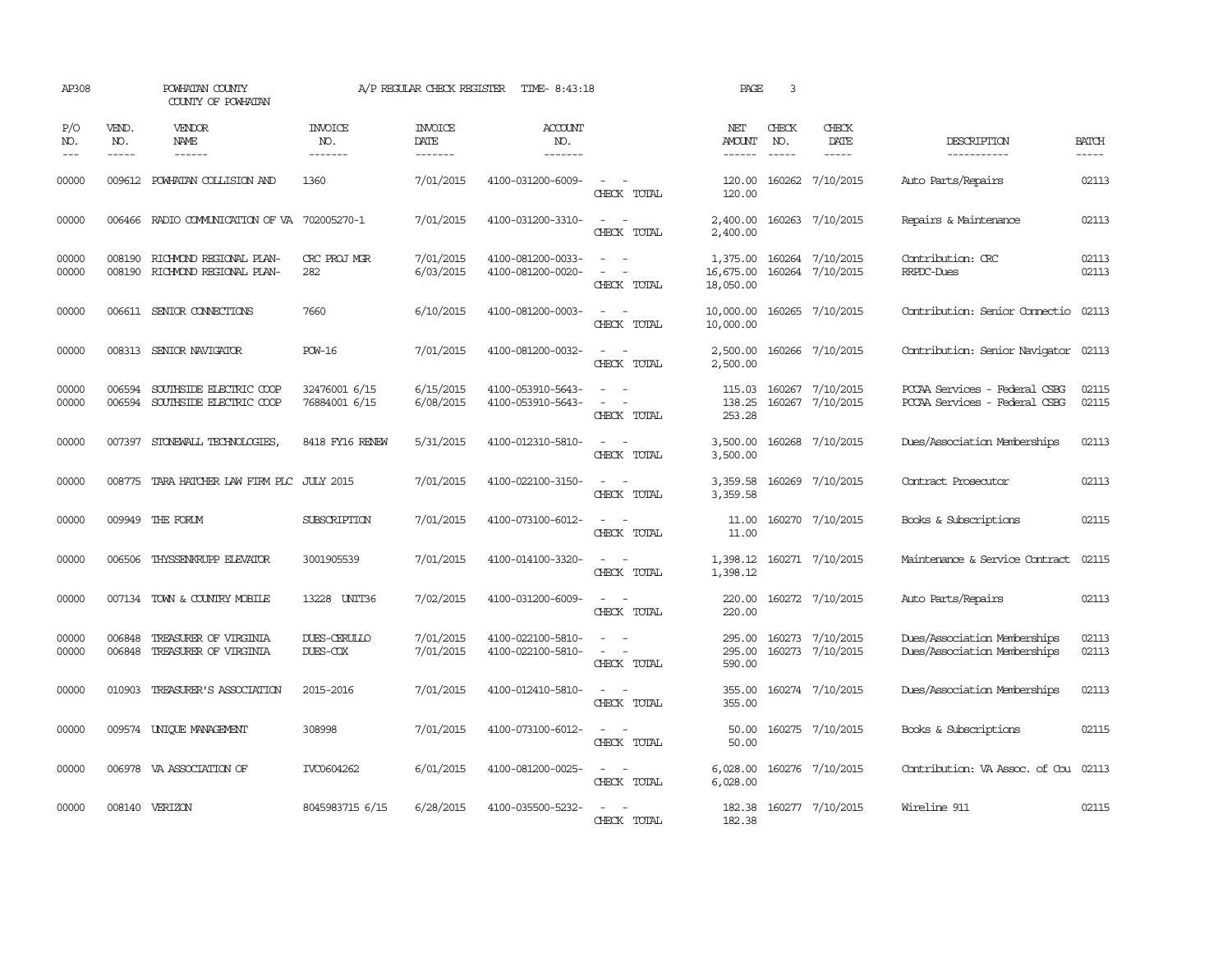| AP308                   |                            | POWHATAN COUNTY<br>COUNTY OF POWHATAN                          |                                     | A/P REGULAR CHECK REGISTER          | TIME- 8:43:18                                               |                                                                                                                             | PAGE                                    | $\overline{4}$ |                                                                 |                                      |                         |
|-------------------------|----------------------------|----------------------------------------------------------------|-------------------------------------|-------------------------------------|-------------------------------------------------------------|-----------------------------------------------------------------------------------------------------------------------------|-----------------------------------------|----------------|-----------------------------------------------------------------|--------------------------------------|-------------------------|
| P/O<br>NO.<br>$---$     | VEND.<br>NO.               | <b>VENDOR</b><br><b>NAME</b><br>------                         | <b>INVOICE</b><br>NO.<br>-------    | <b>INVOICE</b><br>DATE<br>-------   | <b>ACCOUNT</b><br>NO.<br>-------                            |                                                                                                                             | NET<br>AMOUNT<br>------                 | CHECK<br>NO.   | CHECK<br>DATE                                                   | DESCRIPTION<br>-----------           | <b>BATCH</b>            |
| 00000                   | 007373 YMCA                |                                                                | 2016                                | 7/01/2015                           | 4100-081200-7001-                                           | $\omega_{\rm{max}}$ and $\omega_{\rm{max}}$<br>CHECK TOTAL                                                                  | 10,000.00 160278 7/10/2015<br>10,000.00 |                |                                                                 | Contribution: YMCA Services          | 02113                   |
| 00000                   |                            | 006691 ASSOCIATION OF CLERKS OF                                | FY16 MEMBERSHIP                     | 7/17/2015                           | 4100-021200-5810-                                           | $\frac{1}{2} \left( \frac{1}{2} \right) \left( \frac{1}{2} \right) = \frac{1}{2} \left( \frac{1}{2} \right)$<br>CHECK TOTAL | 80.00<br>80.00                          |                | 160372 7/21/2015                                                | Dues/Association Memberships         | 02123                   |
| 00000                   |                            | 007941 BAKER & TAYLOR                                          | K44308200                           | 7/08/2015                           | 4100-073100-6012-                                           | $\sim$ $ -$<br>CHECK TOTAL                                                                                                  | 55.84                                   |                | 55.84 160373 7/21/2015                                          | Books & Subscriptions                | 02118                   |
| 00000                   |                            | 008333 BEST UNIFORMS, INC.                                     | 4360646                             | 7/10/2015                           | 4100-031200-6011-                                           | $\sim$ $ \sim$<br>CHECK TOTAL                                                                                               | 233.88<br>233.88                        |                | 160374 7/21/2015                                                | Uniforms                             | 02118                   |
| 00000                   |                            | 009024 BONITZ FLOORING GROUP, INC 242690                       |                                     | 7/09/2015                           | 4100-014100-3310-                                           | $\frac{1}{2} \left( \frac{1}{2} \right) \left( \frac{1}{2} \right) = \frac{1}{2} \left( \frac{1}{2} \right)$<br>CHECK TOTAL | 1,550.00<br>1,550.00                    |                | 160375 7/21/2015                                                | Repairs & Maintenance                | 02123                   |
| 00000                   |                            | 007350 CHESTERFIELD INSURERS, INC 92362                        |                                     | 7/01/2015                           | 4100-032200-5308-                                           | $\frac{1}{2} \left( \frac{1}{2} \right) \left( \frac{1}{2} \right) = \frac{1}{2} \left( \frac{1}{2} \right)$<br>CHECK TOTAL | 35,722.00<br>35,722.00                  |                | 160376 7/21/2015                                                | Insurance                            | 02118                   |
| 00000<br>00000<br>00000 | 006965<br>006965<br>006965 | CINIAS CORPORATION<br>CINIAS CORPORATION<br>CINIAS CORPORATION | 143579787<br>143579786<br>143583330 | 7/08/2015<br>7/08/2015<br>7/15/2015 | 4100-014300-6011-<br>4100-014100-6011-<br>4100-014100-6011- | $\equiv$<br>$\sim$<br>$\overline{\phantom{a}}$<br>CHECK TOTAL                                                               | 106.21<br>106.20<br>328.21              |                | 115.80 160377 7/21/2015<br>160377 7/21/2015<br>160377 7/21/2015 | Uniforms<br>Uniforms<br>Uniforms     | 02118<br>02123<br>02123 |
| 00000                   |                            | 010857 CMG IMPRESSIONS, INC.                                   | 3322                                | 7/09/2015                           | 4100-081100-6001-                                           | $\frac{1}{2} \left( \frac{1}{2} \right) \left( \frac{1}{2} \right) = \frac{1}{2} \left( \frac{1}{2} \right)$<br>CHECK TOTAL | 127.12<br>127.12                        |                | 160378 7/21/2015                                                | Office Supplies                      | 02118                   |
| 00000                   |                            | 009178 COMCAST                                                 | 141177024 7/15                      | 7/01/2016                           | 4100-014300-5260-                                           | $ -$<br>CHECK TOTAL                                                                                                         | 72.90<br>72.90                          |                | 160379 7/21/2015                                                | Intemet                              | 02118                   |
| 00000                   | 001760                     | COURTOIS SIGNS, GRAPHICS,                                      | 16778                               | 7/08/2015                           | 4100-032200-6001-                                           | $\equiv$<br>CHECK TOTAL                                                                                                     | 170.00<br>170.00                        |                | 160380 7/21/2015                                                | Stationery/Office Supplies           | 02118                   |
| 00000                   | 010309                     | CRITICAL & EMERGENCY                                           | 215000128                           | 7/13/2015                           | 4100-035500-5232-                                           | $ -$<br>CHECK TOTAL                                                                                                         | 450.00<br>450.00                        |                | 160381 7/21/2015                                                | Wireline 911                         | 02118                   |
| 00000                   |                            | 010934 CRYSTAL LAKES TOWNHOUSES                                | <b>APT 3354</b>                     | 7/15/2015                           | 4100-053910-5643-                                           | $\frac{1}{2} \left( \frac{1}{2} \right) \left( \frac{1}{2} \right) = \frac{1}{2} \left( \frac{1}{2} \right)$<br>CHECK TOTAL | 1,172.00                                |                | 1,172.00 160382 7/21/2015                                       | PCCAA Services - Federal CSBG        | 02123                   |
| 00000                   |                            | 007288 DOMINION ENERGY                                         | 104943                              | 7/01/2015                           | 4100-014100-3320-                                           | $\sim$ $ \sim$<br>CHECK TOTAL                                                                                               | 1,757.25                                |                | 1,757.25 160383 7/21/2015                                       | Maintenance & Service Contract 02123 |                         |
| 00000                   |                            | 000860 DOMINION VIRGINIA POWER                                 | 1486652090 7/15                     | 7/02/2015                           | 4100-053910-5643-                                           | $\sim$ $ \sim$<br>CHECK TOTAL                                                                                               | 490.87                                  |                | 490.87 160384 7/21/2015                                         | PCCAA Services - Federal CSBG        | 02123                   |
| 00000                   |                            | 008732 FEEDVORE                                                | 189                                 | 7/01/2015                           | 4100-081200-0016-                                           | $\sim$ $ \sim$<br>CHECK TOTAL                                                                                               | 7,000.00<br>7,000.00                    |                | 160385 7/21/2015                                                | Meals on Wheels                      | 02123                   |
| 00000                   |                            | 007537 FERGUSON ENTERPRISES, INC 3322262                       |                                     | 7/02/2015                           | 4100-014100-3310-                                           | $\sim$ $ \sim$<br>CHECK TOTAL                                                                                               | 62.43<br>62.43                          |                | 160386 7/21/2015                                                | Repairs & Maintenance                | 02123                   |
| 00000                   |                            | 000570 GOOCHLAND-POWHATAN                                      | 1ST QTR FY16                        | 7/01/2015                           | 4100-052100-5699-                                           | $\sim$ $ \sim$<br>CHECK TOTAL                                                                                               | 64,682.50<br>64,682.50                  |                | 160387 7/21/2015                                                | County Contribution-CSB              | 02123                   |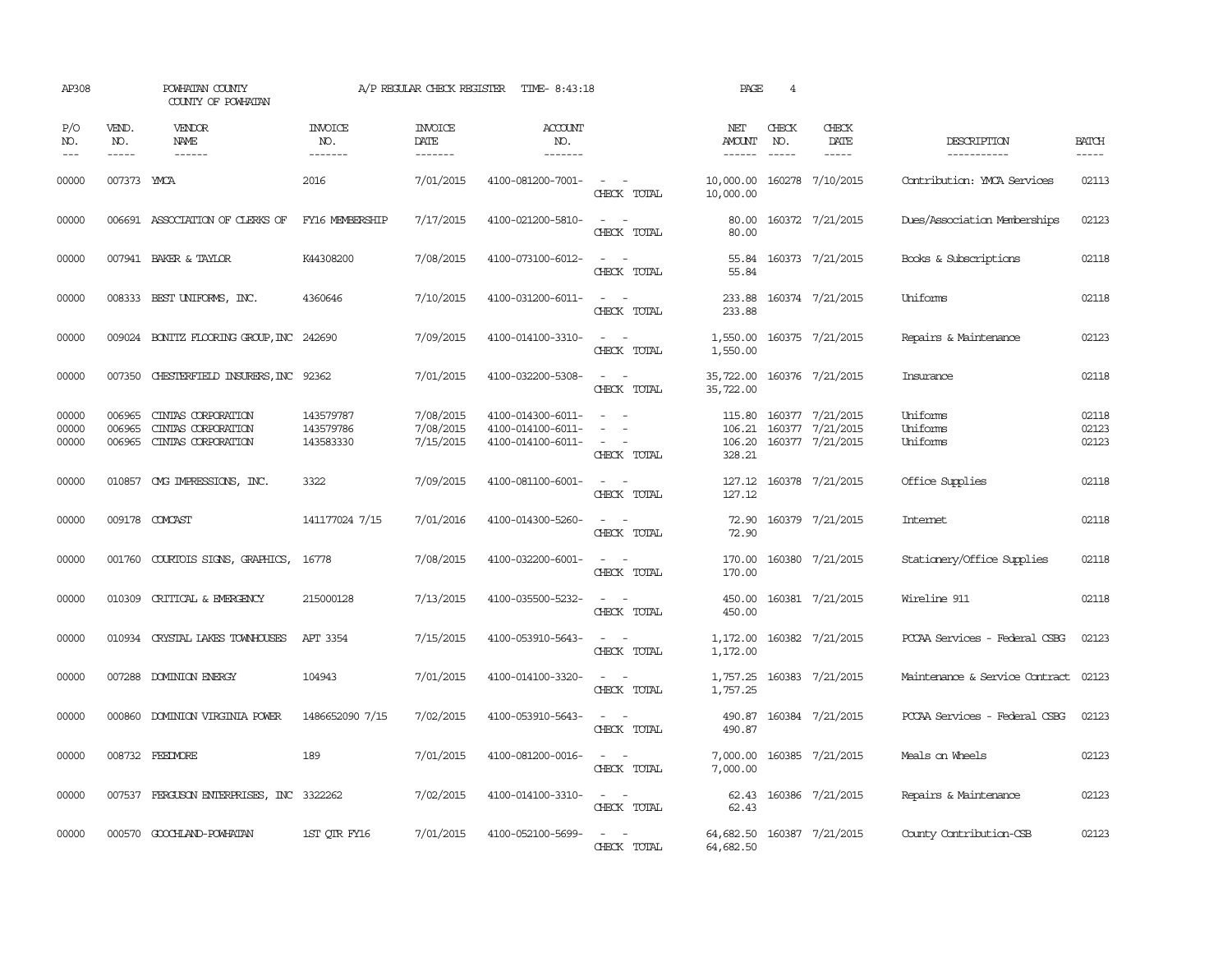| AP308                            |                               | POWHATAN COUNTY<br>COUNTY OF POWHATAN                                                                                                                                                                                                                                                                                                                                                                                                                                                        |                                                                                          | A/P REGULAR CHECK REGISTER                       | TIME- 8:43:18                                                                    |                                                                                                                             | PAGE                                             | 5                                    |                                                         |                                                                                      |                                  |
|----------------------------------|-------------------------------|----------------------------------------------------------------------------------------------------------------------------------------------------------------------------------------------------------------------------------------------------------------------------------------------------------------------------------------------------------------------------------------------------------------------------------------------------------------------------------------------|------------------------------------------------------------------------------------------|--------------------------------------------------|----------------------------------------------------------------------------------|-----------------------------------------------------------------------------------------------------------------------------|--------------------------------------------------|--------------------------------------|---------------------------------------------------------|--------------------------------------------------------------------------------------|----------------------------------|
| P/O<br>NO.<br>$---$              | VEND.<br>NO.<br>$\frac{1}{2}$ | VENDOR<br>NAME<br>$\frac{1}{2} \left( \frac{1}{2} \right) \left( \frac{1}{2} \right) \left( \frac{1}{2} \right) \left( \frac{1}{2} \right) \left( \frac{1}{2} \right) \left( \frac{1}{2} \right) \left( \frac{1}{2} \right) \left( \frac{1}{2} \right) \left( \frac{1}{2} \right) \left( \frac{1}{2} \right) \left( \frac{1}{2} \right) \left( \frac{1}{2} \right) \left( \frac{1}{2} \right) \left( \frac{1}{2} \right) \left( \frac{1}{2} \right) \left( \frac{1}{2} \right) \left( \frac$ | <b>INVOICE</b><br>NO.<br>-------                                                         | <b>INVOICE</b><br>DATE<br>--------               | ACCOUNT<br>NO.<br>-------                                                        |                                                                                                                             | NET<br>AMOUNT<br>$- - - - - -$                   | CHECK<br>NO.<br>$\frac{1}{2}$        | CHECK<br>DATE<br>-----                                  | DESCRIPTION<br>-----------                                                           | <b>BATCH</b><br>-----            |
| 00000                            |                               | 006097 HERIZLER FARM & FEED, INC 025532                                                                                                                                                                                                                                                                                                                                                                                                                                                      |                                                                                          | 7/07/2015                                        | 4100-035100-6022-                                                                | $\sim$<br>CHECK TOTAL                                                                                                       | 83.96<br>83.96                                   |                                      | 160388 7/21/2015                                        | Dog Food/Supplies                                                                    | 02118                            |
| 00000                            |                               | 007874 JONES, LINDA HOLLIN                                                                                                                                                                                                                                                                                                                                                                                                                                                                   | ANTHEM MTG 7/15                                                                          | 7/15/2015                                        | 4100-012220-5510-                                                                | CHECK TOTAL                                                                                                                 | 43.70<br>43.70                                   |                                      | 160389 7/21/2015                                        | Travel-mileage                                                                       | 02123                            |
| 00000                            |                               | 000157 KORMAN SIGNS, INC.                                                                                                                                                                                                                                                                                                                                                                                                                                                                    | 282618                                                                                   | 7/01/2015                                        | 4100-081100-6021-                                                                | $ -$<br>CHECK TOTAL                                                                                                         | 144.87<br>144.87                                 |                                      | 160390 7/21/2015                                        | Street Signs                                                                         | 02118                            |
| 00000                            |                               | 006943 LIBRARY CORPORATION, THE                                                                                                                                                                                                                                                                                                                                                                                                                                                              | 2015060248                                                                               | 7/07/2015                                        | 4100-073100-3320-                                                                | $\sim$<br>$\overline{a}$<br>CHECK TOTAL                                                                                     | 77.00<br>77.00                                   |                                      | 160391 7/21/2015                                        | Maintenance & Service Contract                                                       | 02118                            |
| 00000                            |                               | 006489 MCCLINTOCK SERVICE CENTER 16852                                                                                                                                                                                                                                                                                                                                                                                                                                                       |                                                                                          | 7/06/2015                                        | 4100-031200-6009-                                                                | $\sim$<br>CHECK TOTAL                                                                                                       | 57.10<br>57.10                                   |                                      | 160392 7/21/2015                                        | Auto Parts/Repairs                                                                   | 02118                            |
| 00000<br>00000<br>00000          | 009955<br>009955              | MONEIL & COMPANY, INC<br>MONEIL & COMPANY, INC<br>009955 MONEIL & COMPANY, INC                                                                                                                                                                                                                                                                                                                                                                                                               | MEIM08714200<br>MEPK08667900<br>MELM08816800                                             | 7/01/2015<br>7/01/2015<br>7/01/2015              | 4100-032200-5305-<br>4100-032200-5305-<br>4100-032200-5305-                      | $\equiv$<br>CHECK TOTAL                                                                                                     | 3,731.00<br>12,897.00<br>786.00<br>17,414.00     | 160393<br>160393                     | 7/21/2015<br>7/21/2015<br>160393 7/21/2015              | Auto Insurance Premium<br>Auto Insurance Premium<br>Auto Insurance Premium           | 02123<br>02123<br>02123          |
| 00000                            |                               | 007297 NAFECO, INC.                                                                                                                                                                                                                                                                                                                                                                                                                                                                          | 786976                                                                                   | 7/06/2015                                        | 4100-032200-6011-                                                                | $\frac{1}{2} \left( \frac{1}{2} \right) \left( \frac{1}{2} \right) = \frac{1}{2} \left( \frac{1}{2} \right)$<br>CHECK TOTAL | 6,495.60<br>6,495.60                             |                                      | 160394 7/21/2015                                        | Protective Gear/Uniforms                                                             | 02123                            |
| 00000                            |                               | 009281 OVER DRIVE, INC.                                                                                                                                                                                                                                                                                                                                                                                                                                                                      | H-0028766                                                                                | 7/01/2015                                        | 4100-073100-6012-                                                                | $\overline{\phantom{a}}$<br>CHECK TOTAL                                                                                     | 1,000.00<br>1,000.00                             |                                      | 160395 7/21/2015                                        | Books & Subscriptions                                                                | 02118                            |
| 00000                            |                               | 006832 POSTMASTER                                                                                                                                                                                                                                                                                                                                                                                                                                                                            | P O BOX 310                                                                              | 7/01/2015                                        | 4100-031200-5210-                                                                | $\sim$<br>CHECK TOTAL                                                                                                       | 72.00<br>72.00                                   |                                      | 160396 7/21/2015                                        | Postage                                                                              | 02118                            |
| 00000<br>00000                   | 001250<br>001250              | POWHATAN AUTO & TRACTOR<br>POWHATAN AUTO & TRACTOR                                                                                                                                                                                                                                                                                                                                                                                                                                           | 358544<br>358763                                                                         | 7/09/2015<br>7/11/2015                           | 4100-034100-6009-<br>4100-031200-6009-                                           | CHECK TOTAL                                                                                                                 | 7.96<br>40.48<br>48.44                           | 160397                               | 7/21/2015<br>160397 7/21/2015                           | Auto Parts/Repairs<br>Auto Parts/Repairs                                             | 02118<br>02118                   |
| 00000<br>00000<br>00000<br>00000 | 006914<br>006914<br>006914    | POWHATAN AUTO REPAIR<br>POWHATAN AUTO REPAIR<br>POWHATAN AUTO REPAIR<br>006914 POWHATAN AUTO REPAIR                                                                                                                                                                                                                                                                                                                                                                                          | 072-34L<br>710<br>712 UNIT 110<br>712<br><b>UNIT 110</b><br>FORD RANGR<br>709            | 7/08/2015<br>7/09/2015<br>7/09/2015<br>7/06/2015 | 4100-031200-6008-<br>4100-032200-6008-<br>4100-032200-6009-<br>4100-014500-6009- | CHECK TOTAL                                                                                                                 | 28.65<br>10.00<br>1,167.58<br>343.83<br>1,550.06 | 160398<br>160398<br>160398<br>160398 | 7/21/2015<br>7/21/2015<br>7/21/2015<br>7/21/2015        | Gas/Grease/Oil<br>Gas/Grease/Oil<br>Auto Repairs and Parts<br>Auto Parts & Repairs   | 02118<br>02118<br>02118<br>02123 |
| 00000<br>00000                   | 005050<br>005050              | POWHATAN LOCK SERVICES<br>POWHATAN LOCK SERVICES                                                                                                                                                                                                                                                                                                                                                                                                                                             | 1325<br>1326                                                                             | 7/02/2015<br>7/07/2015                           | 4100-021600-6001-<br>4100-014100-3310-                                           | $\sim$<br>$\overline{\phantom{a}}$<br>$\overline{\phantom{a}}$<br>CHECK TOTAL                                               | 53.50<br>581.15<br>634.65                        | 160399                               | 160399 7/21/2015<br>7/21/2015                           | Office Supplies<br>Repairs & Maintenance                                             | 02118<br>02123                   |
| 00000<br>00000<br>00000<br>00000 | 006474<br>006474<br>006474    | PROGRESSIVE AUTO WORKS<br>PROGRESSIVE AUTO WORKS<br>PROGRESSIVE AUTO WORKS<br>006474 PROGRESSIVE AUTO WORKS                                                                                                                                                                                                                                                                                                                                                                                  | 28362<br>UNIT 7<br>UNIT <sub>9</sub><br>28363<br>28412<br><b>UNIT 10</b><br>28424 UNIT 7 | 7/13/2015<br>7/09/2015<br>7/13/2015<br>7/13/2015 | 4100-031200-6009-<br>4100-031200-6009-<br>4100-031200-6009-<br>4100-031200-6009- | $\sim$<br>CHECK TOTAL                                                                                                       | 630.58<br>140.73<br>617.22<br>2,067.77           | 679.24 160400<br>160400<br>160400    | 7/21/2015<br>7/21/2015<br>7/21/2015<br>160400 7/21/2015 | Auto Parts/Repairs<br>Auto Parts/Repairs<br>Auto Parts/Repairs<br>Auto Parts/Repairs | 02118<br>02118<br>02118<br>02118 |
| 00000                            | 000780                        | <b>QUILL CORPORATION</b>                                                                                                                                                                                                                                                                                                                                                                                                                                                                     | 4455709                                                                                  | 5/22/2015                                        | 4100-053910-5643-                                                                | CHECK TOTAL                                                                                                                 | 1,414.98<br>1,414.98                             |                                      | 160401 7/21/2015                                        | PCCAA Services - Federal CSBG                                                        | 02123                            |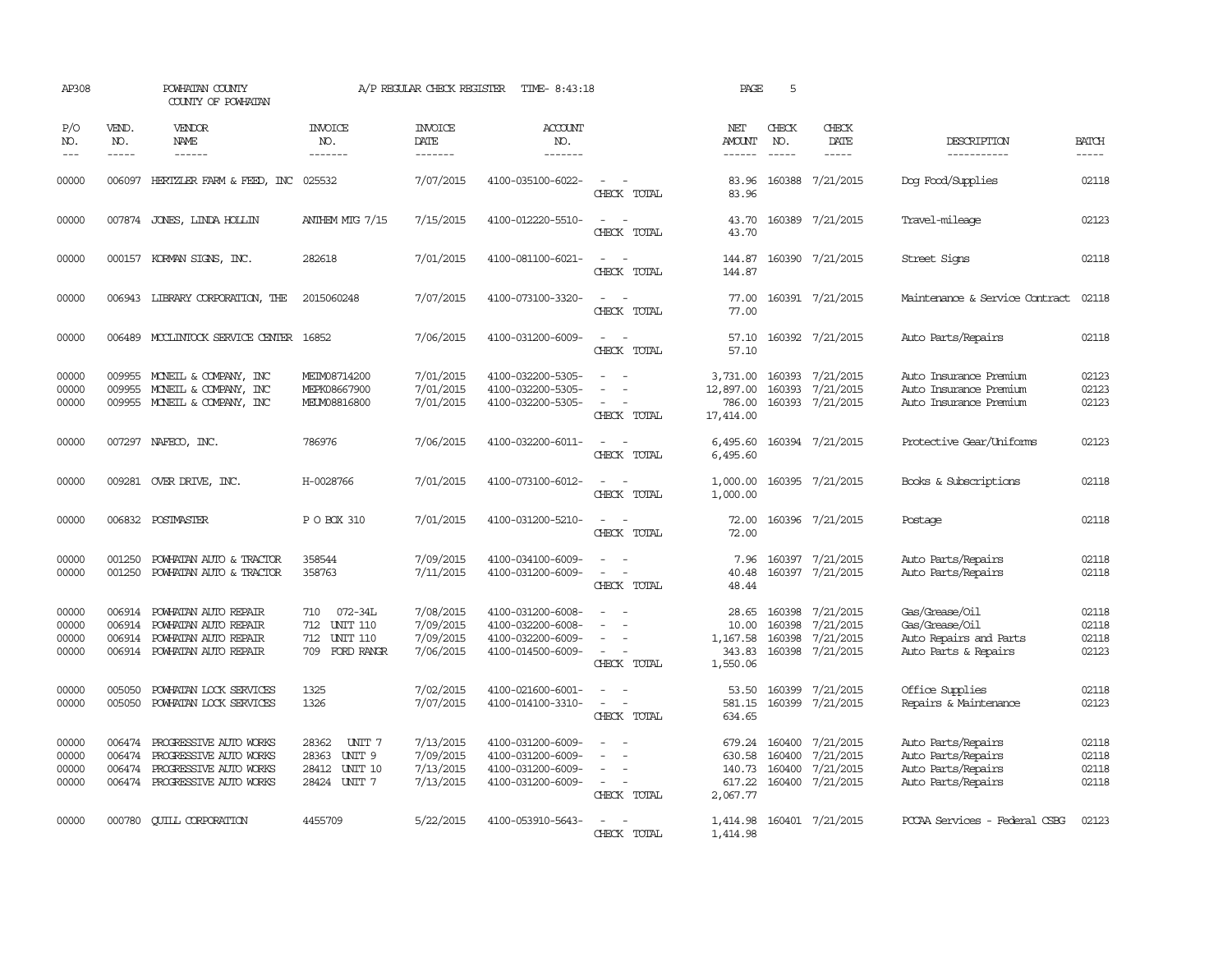| AP308                                     |                               | POWHATAN COUNTY<br>COUNTY OF POWHATAN                                                                       |                                                                 | A/P REGULAR CHECK REGISTER                                    | TIME- 8:43:18                                                                                         |                                                     | PAGE                                         | 6                                 |                                                                             |                                                                                                                           |                                           |
|-------------------------------------------|-------------------------------|-------------------------------------------------------------------------------------------------------------|-----------------------------------------------------------------|---------------------------------------------------------------|-------------------------------------------------------------------------------------------------------|-----------------------------------------------------|----------------------------------------------|-----------------------------------|-----------------------------------------------------------------------------|---------------------------------------------------------------------------------------------------------------------------|-------------------------------------------|
| P/O<br>NO.<br>$ -$                        | VEND.<br>NO.<br>$\frac{1}{2}$ | VENDOR<br>NAME                                                                                              | <b>INVOICE</b><br>NO.<br>-------                                | <b>INVOICE</b><br>DATE<br>--------                            | ACCOUNT<br>NO.<br>-------                                                                             |                                                     | NET<br><b>AMOUNT</b><br>$- - - - - -$        | CHECK<br>NO.<br>$\frac{1}{2}$     | CHECK<br>DATE                                                               | DESCRIPTION<br>-----------                                                                                                | <b>BATCH</b><br>-----                     |
| 00000                                     |                               | 006466 RADIO COMMUNICATION OF VA 301001432-1                                                                |                                                                 | 7/09/2015                                                     | 4100-031200-3310-                                                                                     | CHECK TOTAL                                         | 243.00<br>243.00                             |                                   | 160402 7/21/2015                                                            | Repairs & Maintenance                                                                                                     | 02123                                     |
| 00000                                     | 007062                        | RUTHERFORD JANITOR SUPPLY                                                                                   | 890500                                                          | 7/06/2015                                                     | 4100-032210-6005-                                                                                     | $\overline{\phantom{a}}$<br>CHECK TOTAL             | 131.79<br>131.79                             |                                   | 160403 7/21/2015                                                            | Cleaning Supplies                                                                                                         | 02118                                     |
| 00000                                     |                               | 006253 SALISBURY TIRE & SERVICE                                                                             | 81008 VIN#8131                                                  | 7/07/2015                                                     | 4100-031200-6009-                                                                                     | $\sim$<br>CHECK TOTAL                               | 154.40<br>154.40                             |                                   | 160404 7/21/2015                                                            | Auto Parts/Repairs                                                                                                        | 02118                                     |
| 00000                                     |                               | 007404 SHOWCASES                                                                                            | 286958                                                          | 7/08/2015                                                     | 4100-073100-6014-                                                                                     | $\sim$<br>CHECK TOTAL                               | 84.88<br>84.88                               |                                   | 160405 7/21/2015                                                            | Library Supplies                                                                                                          | 02118                                     |
| 00000                                     |                               | 006594 SOUTHSIDE ELECTRIC COOP                                                                              | 514784001 6/15                                                  | 6/29/2015                                                     | 4100-053910-5643-                                                                                     | $\sim$<br>CHECK TOTAL                               | 189.44<br>189.44                             |                                   | 160406 7/21/2015                                                            | PCCAA Services - Federal CSBG                                                                                             | 02123                                     |
| 00000                                     |                               | 007640 SWEMBA, JAMIE                                                                                        | EPB WORK GROUP                                                  | 7/16/2016                                                     | 4100-013200-5510-                                                                                     | $\equiv$<br>CHECK TOTAL                             | 34.27<br>34.27                               |                                   | 160407 7/21/2015                                                            | Travel/Mileage/Parking/Tolls                                                                                              | 02123                                     |
| 00000                                     |                               | 008125 U.S. BANK                                                                                            | 4012041                                                         | 6/25/2015                                                     | 4100-095101-9150-                                                                                     | $\sim$ 100 $\mu$<br>CHECK TOTAL                     | 550.00<br>550.00                             |                                   | 160408 7/21/2015                                                            | Bond Trustee Fees/Arbitrage                                                                                               | 02118                                     |
| 00000                                     |                               | 006324 ULTRA-VIOLET LASER                                                                                   | 89351                                                           | 7/06/2015                                                     | 4100-073100-6001-                                                                                     | $\sim$ 10 $\sim$<br>CHECK TOTAL                     | 87.15                                        |                                   | 87.15 160409 7/21/2015                                                      | Office Supplies                                                                                                           | 02118                                     |
| 00000<br>00000                            | 006007                        | 006007 UNIVERSITY OF VIRGINIA<br>UNIVERSITY OF VIRGINIA                                                     | 24238<br>24432                                                  | 6/17/2015<br>6/24/2015                                        | 4100-081200-0053-<br>4100-012220-5810-                                                                | $\sim$<br>$\sim$<br>$\sim$<br>$\sim$<br>CHECK TOTAL | 1,000.00<br>360.00<br>1,360.00               |                                   | 160410 7/21/2015<br>160410 7/21/2015                                        | VAC <sub>b</sub> /VIG<br>Dues/Association Membership                                                                      | 02118<br>02123                            |
| 00000<br>00000                            | 008140                        | VERIZON<br>008140 VERIZON                                                                                   | 0401357783 7/15<br>8047061627 7/15                              | 7/01/2015<br>7/01/2015                                        | 4100-035500-5232-<br>4100-035500-5232-                                                                | $\sim$<br>CHECK TOTAL                               | 13.52<br>1,503.89<br>1,517.41                |                                   | 160411 7/21/2015<br>160411 7/21/2015                                        | Wireline 911<br>Wireline 911                                                                                              | 02118<br>02118                            |
| 00000                                     | 009079                        | VERIZON COMUNICATIONS                                                                                       | 9629004604 7/15                                                 | 7/01/2015                                                     | 4100-073100-5260-                                                                                     | CHECK TOTAL                                         | 139.99<br>139.99                             |                                   | 160412 7/21/2015                                                            | Intemet                                                                                                                   | 02118                                     |
| 00000                                     | 008327                        | VIRGINIA EQUINE PLLC                                                                                        | 30004921                                                        | 7/07/2015                                                     | 4100-035100-3110-                                                                                     | CHECK TOTAL                                         | 311.00<br>311.00                             |                                   | 160413 7/21/2015                                                            | Professional Health Services                                                                                              | 02118                                     |
| 00000                                     | 007666                        | VIRGINIA MUNICIPAL LEAGUE                                                                                   | BIDG PERMIT TCH                                                 | 7/10/2015                                                     | 4100-034100-3600-                                                                                     | CHECK TOTAL                                         | 25.00<br>25.00                               |                                   | 160414 7/21/2015                                                            | Advertising                                                                                                               | 02118                                     |
| 00000                                     | 009950 VPLDA                  |                                                                                                             | 2016 ANNUAL DUE                                                 | 7/01/2015                                                     | 4100-073100-5810-                                                                                     | $\sim$<br>CHECK TOTAL                               | 50.00<br>50.00                               |                                   | 160415 7/21/2015                                                            | Dues/Association Memberships                                                                                              | 02118                                     |
| 00000<br>00000<br>00000<br>00000<br>00000 | 007941<br>007941              | 007941 BAKER & TAYLOR<br>007941 BAKER & TAYLOR<br>BAKER & TAYLOR<br>BAKER & TAYLOR<br>007941 BAKER & TAYLOR | K44691810<br>K44973420<br>M76349570<br>5013709702<br>5013714242 | 7/14/2015<br>7/15/2015<br>7/15/2015<br>7/13/2015<br>5/15/2015 | 4100-073100-6012-<br>4100-073100-6012-<br>4100-073100-6012-<br>4100-073100-6012-<br>4100-073100-6012- | $\sim$<br>CHECK TOTAL                               | 10.47<br>60.75<br>284.25<br>201.49<br>678.43 | 121.47 160455<br>160455<br>160455 | 160455 7/24/2015<br>7/24/2015<br>7/24/2015<br>7/24/2015<br>160455 7/24/2015 | Books & Subscriptions<br>Books & Subscriptions<br>Books & Subscriptions<br>Books & Subscriptions<br>Books & Subscriptions | 02126<br>02126<br>02126<br>02126<br>02126 |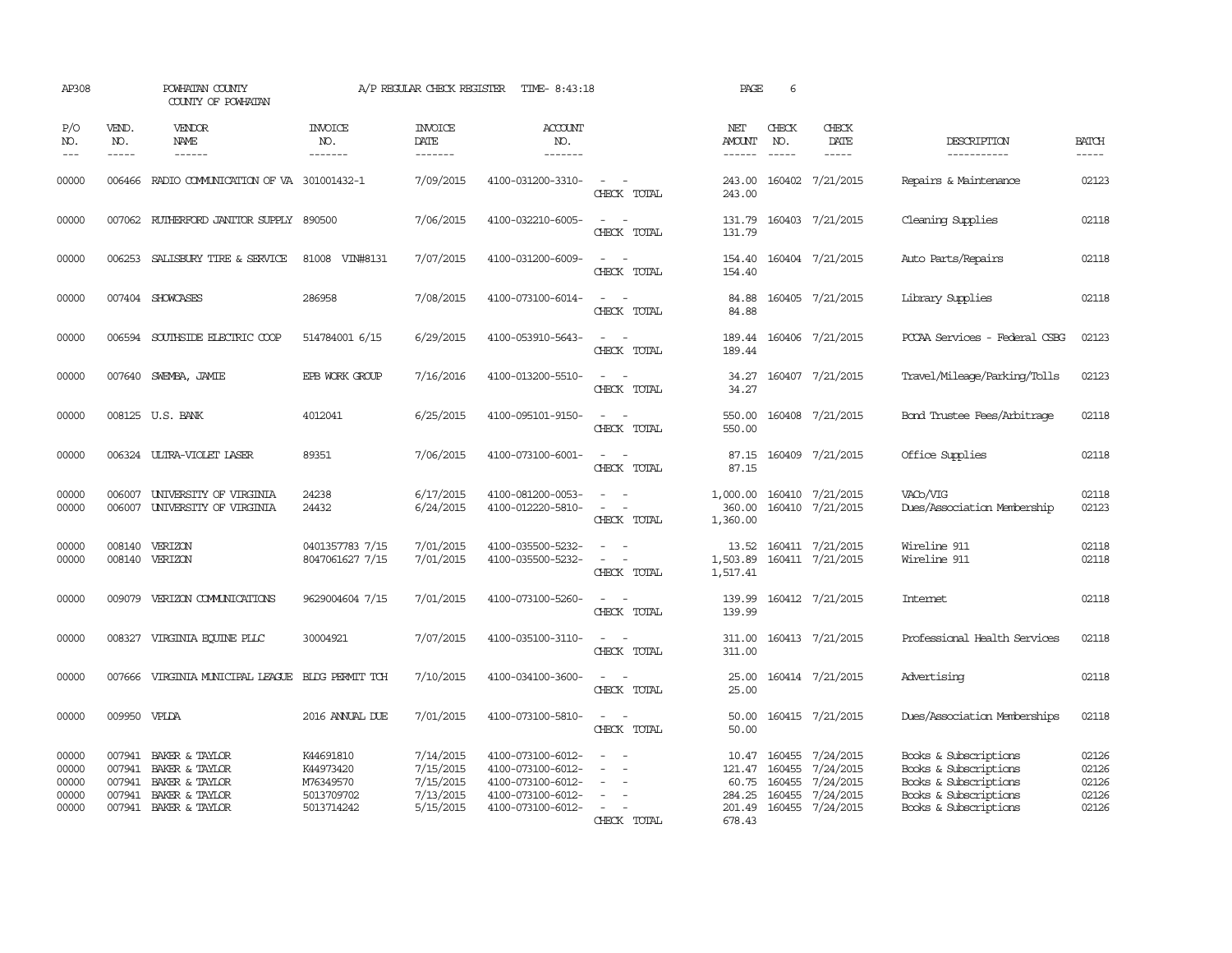| AP308                   |                               | POWHATAN COUNTY<br>COUNTY OF POWHATAN                                |                                             | A/P REGULAR CHECK REGISTER                | TIME- 8:43:18                                               |                                                                                                                                          | PAGE                                       | $7\phantom{.0}$               |                                            |                                                               |                             |
|-------------------------|-------------------------------|----------------------------------------------------------------------|---------------------------------------------|-------------------------------------------|-------------------------------------------------------------|------------------------------------------------------------------------------------------------------------------------------------------|--------------------------------------------|-------------------------------|--------------------------------------------|---------------------------------------------------------------|-----------------------------|
| P/O<br>NO.<br>$- - -$   | VEND.<br>NO.<br>$\frac{1}{2}$ | <b>VENDOR</b><br>NAME<br>$- - - - - -$                               | <b>INVOICE</b><br>NO.<br>-------            | <b>INVOICE</b><br>DATE<br>$- - - - - - -$ | <b>ACCOUNT</b><br>NO.<br>-------                            |                                                                                                                                          | NET<br>AMOUNT<br>-------                   | CHECK<br>NO.<br>$\frac{1}{2}$ | CHECK<br>DATE<br>$- - - - -$               | DESCRIPTION<br>-----------                                    | <b>BATCH</b><br>$- - - - -$ |
| 00000                   | 000032                        | BARION, FAYEG.                                                       | <b>BAI GRP MIG</b>                          | 7/14/2015                                 | 4100-012410-5510-                                           | $\sim$ $ \sim$<br>CHECK TOTAL                                                                                                            | 106.95<br>106.95                           |                               | 160456 7/24/2015                           | Travel/Mileage/Parking/Tolls                                  | 02126                       |
| 00000                   |                               | 007266 BEACH, LYNNE                                                  | 9725949690                                  | 7/16/2015                                 | 4100-012200-6001-                                           | $\overline{\phantom{a}}$<br>$\equiv$<br>CHECK TOTAL                                                                                      | 157.94<br>157.94                           |                               | 160457 7/24/2015                           | Office Supplies                                               | 02126                       |
| 00000                   |                               | 010515 CARLETON, FRANCES C.                                          | <b>JURY COMM 7/15</b>                       | 7/21/2015                                 | 4100-021100-1800-                                           | $ -$<br>CHECK TOTAL                                                                                                                      | 30.00<br>30.00                             |                               | 160458 7/24/2015                           | COMP: Jury Commissioners                                      | 02126                       |
| 00000                   | 006965                        | CINIAS CORPORATION                                                   | 143583331                                   | 7/15/2015                                 | 4100-014300-6011-                                           | $\sim$ 100 $\sim$<br>CHECK TOTAL                                                                                                         | 115.81                                     |                               | 115.81 160459 7/24/2015                    | Uniforms                                                      | 02126                       |
| 00000                   |                               | 007341 CLAWS & PAWS ANIMAL CARE                                      | 68244 JAKE                                  | 7/20/2015                                 | 4100-031200-3111-                                           | $ -$<br>CHECK TOTAL                                                                                                                      | 154.65<br>154.65                           |                               | 160460 7/24/2015                           | Professional Health Services K 02129                          |                             |
| 00000                   | 006879                        | DEMCO, INC.                                                          | 5638451                                     | 7/13/2015                                 | 4100-073100-6014-                                           | $\sim$<br>$\sim$<br>CHECK TOTAL                                                                                                          | 126.62<br>126.62                           |                               | 160461 7/24/2015                           | Library Supplies                                              | 02126                       |
| 00000<br>00000<br>00000 | 000690<br>000690<br>000690    | FLATROCK TIRE & AUTO<br>FLATROCK TIRE & AUTO<br>FLATROCK TIRE & AUTO | 0158994R UNT119<br>11402 DODGECHGR<br>12692 | 4/17/2015<br>4/17/2015<br>7/15/2015       | 4100-032300-6009-<br>4100-031200-6009-<br>4100-031200-6009- | $\equiv$<br>$\equiv$<br>$\sim$ 100 $\mu$<br>CHECK TOTAL                                                                                  | 1,034.89<br>1,094.34<br>227.22<br>2,356.45 | 160462<br>160462              | 7/24/2015<br>7/24/2015<br>160462 7/24/2015 | Auto Parts/Repair<br>Auto Parts/Repairs<br>Auto Parts/Repairs | 02128<br>02128<br>02129     |
| 00000                   |                               | 010677 HEINTZELMAN, MICHAEL                                          | TDO TRANSPORT                               | 7/16/2015                                 | 4100-031200-5550-                                           | $ -$<br>CHECK TOTAL                                                                                                                      | 10.00<br>10.00                             |                               | 160463 7/24/2015                           | Prisoner Extradition                                          | 02129                       |
| 00000                   | 009395                        | HENSHAW, JAMES                                                       | JAKE - JULY2015                             | 7/13/2015                                 | 4100-031200-6022-                                           | $\equiv$<br>CHECK TOTAL                                                                                                                  | 120.00<br>120.00                           |                               | 160464 7/24/2015                           | Dog Food & Supplies K9                                        | 02129                       |
| 00000                   |                               | 010514 JESSUP, STANARD C.                                            | <b>JURY COMM 7/15</b>                       | 7/21/2015                                 | 4100-021100-1800-                                           | $\sim$<br>CHECK TOTAL                                                                                                                    | 30.00<br>30.00                             |                               | 160465 7/24/2015                           | COMP: Jury Commissioners                                      | 02126                       |
| 00000                   | 008885                        | MARTIN, PEGGY                                                        | MIG CULPEPPER                               | 7/17/2015                                 | 4100-073100-5510-                                           | $\frac{1}{2} \left( \frac{1}{2} \right) \left( \frac{1}{2} \right) \left( \frac{1}{2} \right) \left( \frac{1}{2} \right)$<br>CHECK TOTAL | 78.78<br>78.78                             |                               | 160466 7/24/2015                           | Travel/Mileage/Parking/Tolls                                  | 02126                       |
| 00000                   | 008079                        | PAETEC/CAVALIER BUSINESS                                             | 4237625 7/15                                | 7/10/2015                                 | 4100-073100-5260-                                           | $\sim$<br>CHECK TOTAL                                                                                                                    | 454.87<br>454.87                           |                               | 160467 7/24/2015                           | Internet                                                      | 02126                       |
| 00000<br>00000          | 006914                        | POWHATAN AUTO REPAIR<br>006914 POWHATAN AUTO REPAIR                  | 713<br>715                                  | 7/15/2015<br>7/20/2015                    | 4100-031200-6009-<br>4100-031200-6008-                      | $\equiv$<br>$\sim$<br>CHECK TOTAL                                                                                                        | 53.39<br>45.88<br>99.27                    | 160468                        | 7/24/2015<br>160468 7/24/2015              | Auto Parts/Repairs<br>Gas/Grease/Oil                          | 02129<br>02129              |
| 00000<br>00000          | 006474<br>006474              | PROGRESSIVE AUTO WORKS<br>PROGRESSIVE AUTO WORKS                     | 28450<br>28471                              | 7/17/2015<br>7/17/2015                    | 4100-031200-6009-<br>4100-031200-6009-                      | $\overline{\phantom{a}}$<br>$\equiv$<br>CHECK TOTAL                                                                                      | 568.49<br>136.09<br>704.58                 | 160469                        | 7/24/2015<br>160469 7/24/2015              | Auto Parts/Repairs<br>Auto Parts/Repairs                      | 02129<br>02129              |
| 00000                   |                               | 009767 QUALITY UNIFORM CO, INC.                                      | 3708                                        | 7/06/2015                                 | 4100-031200-6011-                                           | $ -$<br>CHECK TOTAL                                                                                                                      | 239.88<br>239.88                           |                               | 160470 7/24/2015                           | Uniforms                                                      | 02129                       |
| 00000                   |                               | 010935 REILLY, SARAH J.                                              | THE SPOOKY TIRE                             | 7/09/2015                                 | 4100-073100-6012-                                           | $\sim$ 100 $\mu$<br>$\overline{\phantom{a}}$<br>CHECK TOTAL                                                                              | 13.89<br>13.89                             |                               | 160471 7/24/2015                           | Books & Subscriptions                                         | 02126                       |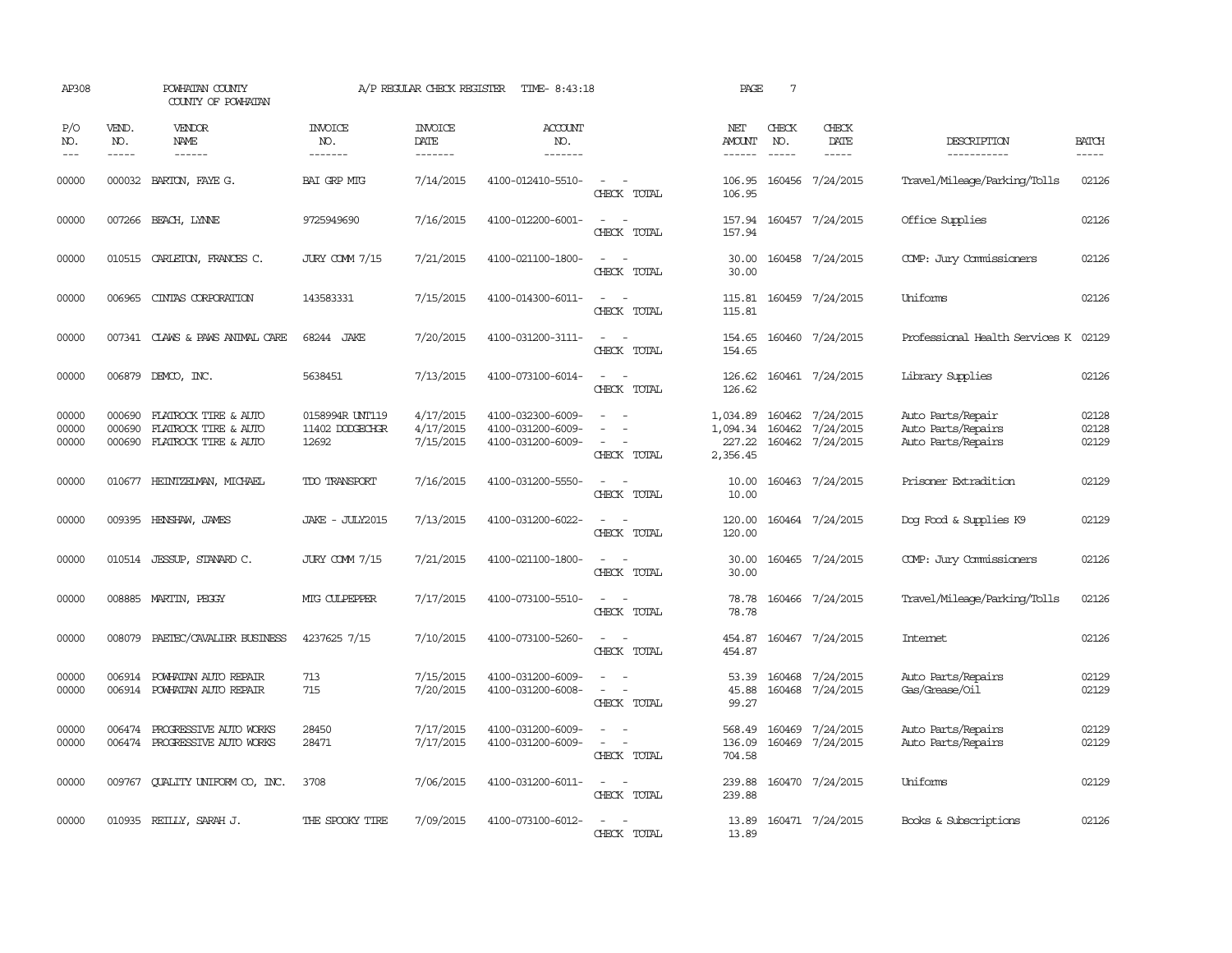| AP308                            |                                      | POWHATAN COUNTY<br>COUNTY OF POWHATAN                                                        |                                                      | A/P REGULAR CHECK REGISTER                       | TIME- 8:43:18                                                                    |                                                                                                                             | PAGE                                         | 8             |                                                                       |                                                                          |                                  |
|----------------------------------|--------------------------------------|----------------------------------------------------------------------------------------------|------------------------------------------------------|--------------------------------------------------|----------------------------------------------------------------------------------|-----------------------------------------------------------------------------------------------------------------------------|----------------------------------------------|---------------|-----------------------------------------------------------------------|--------------------------------------------------------------------------|----------------------------------|
| P/O<br>NO.                       | VEND.<br>NO.                         | VENDOR<br>NAME                                                                               | <b>INVOICE</b><br>NO.                                | <b>INVOICE</b><br>DATE                           | <b>ACCOUNT</b><br>NO.                                                            |                                                                                                                             | NET<br>AMOUNT                                | CHECK<br>NO.  | CHECK<br>DATE                                                         | DESCRIPTION                                                              | <b>BATCH</b>                     |
| $---$                            | $\frac{1}{2}$                        | ------                                                                                       | -------                                              | -------                                          | -------                                                                          |                                                                                                                             | $- - - - - -$                                | $\frac{1}{2}$ | $\cdots$                                                              | -----------                                                              | $\cdots$                         |
| 00000                            |                                      | 007096 SBA TOWERS, INC.                                                                      | INV#30370165                                         | 8/01/2015                                        | 4100-035500-5421-                                                                | $\frac{1}{2} \left( \frac{1}{2} \right) \left( \frac{1}{2} \right) = \frac{1}{2} \left( \frac{1}{2} \right)$<br>CHECK TOTAL | 3,394.20                                     |               | 3,394.20 160472 7/24/2015                                             | Rent-Towers                                                              | 02126                            |
| 00000                            |                                      | 006922 SCHOOL LIBRARY JOURNAL                                                                | 3741455                                              | 7/21/2015                                        | 4100-073100-6012-                                                                | $\equiv$<br>$\sim$<br>CHECK TOTAL                                                                                           | 136.99<br>136.99                             |               | 160473 7/24/2015                                                      | Books & Subscriptions                                                    | 02126                            |
| 00000                            |                                      | 006921 SEA-CLEAR AQUARIUM                                                                    | 3751                                                 | 7/15/2015                                        | 4100-073100-3320-                                                                | $\sim$<br>$\sim$<br>CHECK TOTAL                                                                                             | 80.00<br>80.00                               |               | 160474 7/24/2015                                                      | Maintenance & Service Contract                                           | 02126                            |
| 00000                            |                                      | 001320 SOUTHERN POLICE                                                                       | 180684                                               | 7/13/2015                                        | 4100-031200-6011-                                                                | $\overline{\phantom{a}}$<br>CHECK TOTAL                                                                                     | 60.64<br>60.64                               |               | 160475 7/24/2015                                                      | Uniforms                                                                 | 02129                            |
| 00000<br>00000<br>00000<br>00000 | 008578<br>008578<br>008578<br>008578 | STAPLES BUSINESS AD-<br>STAPLES BUSINESS AD-<br>STAPLES BUSINESS AD-<br>STAPLES BUSINESS AD- | 3271210637<br>3271385320<br>3271385321<br>3271385322 | 7/07/2015<br>7/10/2015<br>7/10/2015<br>7/10/2015 | 4100-012520-6001-<br>4100-021600-6001-<br>4100-031200-6001-<br>4100-031200-6001- | $\sim$<br>CHECK TOTAL                                                                                                       | 357.80<br>108.19<br>78.51<br>42.22<br>586.72 | 160476        | 160476 7/24/2015<br>7/24/2015<br>160476 7/24/2015<br>160476 7/24/2015 | Office Supplies<br>Office Supplies<br>Office Supplies<br>Office Supplies | 02126<br>02126<br>02129<br>02129 |
| 00000<br>00000                   | 009520<br>009520                     | STONE'S OFFICE EQUIPMENT<br>STONE'S OFFICE EQUIPMENT                                         | 53302<br>53303                                       | 7/16/2015<br>7/16/2015                           | 4100-073100-3320-<br>4100-073100-3320-                                           | $\sim$<br>$\equiv$<br>CHECK TOTAL                                                                                           | 515.42<br>146.63<br>662.05                   |               | 160477 7/24/2015<br>160477 7/24/2015                                  | Maintenance & Service Contract<br>Maintenance & Service Contract         | 02126<br>02126                   |
| 00000                            |                                      | 000845 TOWN POLICE SUPPLY OF                                                                 | R79219                                               | 7/13/2015                                        | 4100-031200-6011-                                                                | $\sim$ $\sim$<br>CHECK TOTAL                                                                                                | 248.00<br>248.00                             |               | 160478 7/24/2015                                                      | Uniforms                                                                 | 02129                            |
| 00000                            |                                      | 010157 TOWNES, ANITA C.                                                                      | <b>JURY COMM 7/15</b>                                | 7/21/2015                                        | 4100-021100-1800-                                                                | $\frac{1}{2} \left( \frac{1}{2} \right) \left( \frac{1}{2} \right) = \frac{1}{2} \left( \frac{1}{2} \right)$<br>CHECK TOTAL | 30.00<br>30.00                               |               | 160479 7/24/2015                                                      | COMP: Jury Commissioners                                                 | 02126                            |
| 00000                            |                                      | 008652 VETERINARY EMERGENCY                                                                  | S-93083                                              | 6/14/2015                                        | 4100-035100-3110-                                                                | $\sim$ $\sim$<br>CHECK TOTAL                                                                                                | 480.00<br>480.00                             |               | 160480 7/24/2015                                                      | Professional Health Services                                             | 02126                            |
| 00000                            | 008327                               | VIRGINIA EQUINE PLLC                                                                         | 30004994                                             | 7/21/2015                                        | 4100-035100-3110-                                                                | $\equiv$<br>CHECK TOTAL                                                                                                     | 155.00<br>155.00                             |               | 160481 7/24/2015                                                      | Professional Health Services                                             | 02129                            |
| 00000<br>00000                   | 010088<br>010088                     | TREASURER<br>TREASURER                                                                       | 07/29/2015<br>07/29/2015                             | 7/29/2015<br>7/29/2015                           | 4100-014500-3319-<br>4100-014500-3319-                                           | $\sim$<br>CHECK TOTAL                                                                                                       | .00.<br>42.00<br>42.00                       |               | 160527 7/30/2015<br>160527 7/30/2015                                  | Equipment Repairs and Maintena<br>Equipment Repairs and Maintena         | 02134<br>02134                   |
| 00000                            |                                      | 007139 AIRECO SUPPLY INC.                                                                    | 5315444-00                                           | 7/14/2015                                        | 4100-014100-3310-                                                                | $\overline{\phantom{a}}$<br>CHECK TOTAL                                                                                     | 10.67<br>10.67                               |               | 160528 7/30/2015                                                      | Repairs & Maintenance                                                    | 02133                            |
| 00000                            |                                      | 008743 ALEXANDER, KAREN B.                                                                   | <b>TARGET BINDERS</b>                                | 7/22/2015                                        | 4100-013200-6001-                                                                | $\overline{\phantom{a}}$<br>CHECK TOTAL                                                                                     | 12.00<br>12.00                               |               | 160529 7/30/2015                                                      | Office Supplies                                                          | 02133                            |
| 00000<br>00000                   | 007941                               | BAKER & TAYLOR<br>007941 BAKER & TAYLOR                                                      | K45334890<br>5013723934                              | 7/23/2015<br>7/22/2015                           | 4100-073100-6012-<br>4100-073100-6012-                                           | $\equiv$<br>$\equiv$<br>CHECK TOTAL                                                                                         | 48.91<br>621.90<br>670.81                    |               | 160530 7/30/2015<br>160530 7/30/2015                                  | Books & Subscriptions<br>Books & Subscriptions                           | 02133<br>02133                   |
| 00000<br>00000<br>00000          | 008333<br>008333                     | BEST UNIFORMS, INC.<br>BEST UNIFORMS, INC.<br>008333 BEST UNIFORMS, INC.                     | 3784510<br>3784511<br>3808113                        | 7/14/2015<br>7/14/2015<br>7/20/2015              | 4100-031200-6011-<br>4100-031200-6011-<br>4100-031200-6011-                      | $\overline{\phantom{a}}$<br>$\equiv$<br>$\sim$ 10 $\,$<br>CHECK TOTAL                                                       | 81.93<br>81.93<br>77.98<br>241.84            | 160531        | 160531 7/30/2015<br>7/30/2015<br>160531 7/30/2015                     | Uniforms<br>Uniforms<br>Uniforms                                         | 02133<br>02133<br>02133          |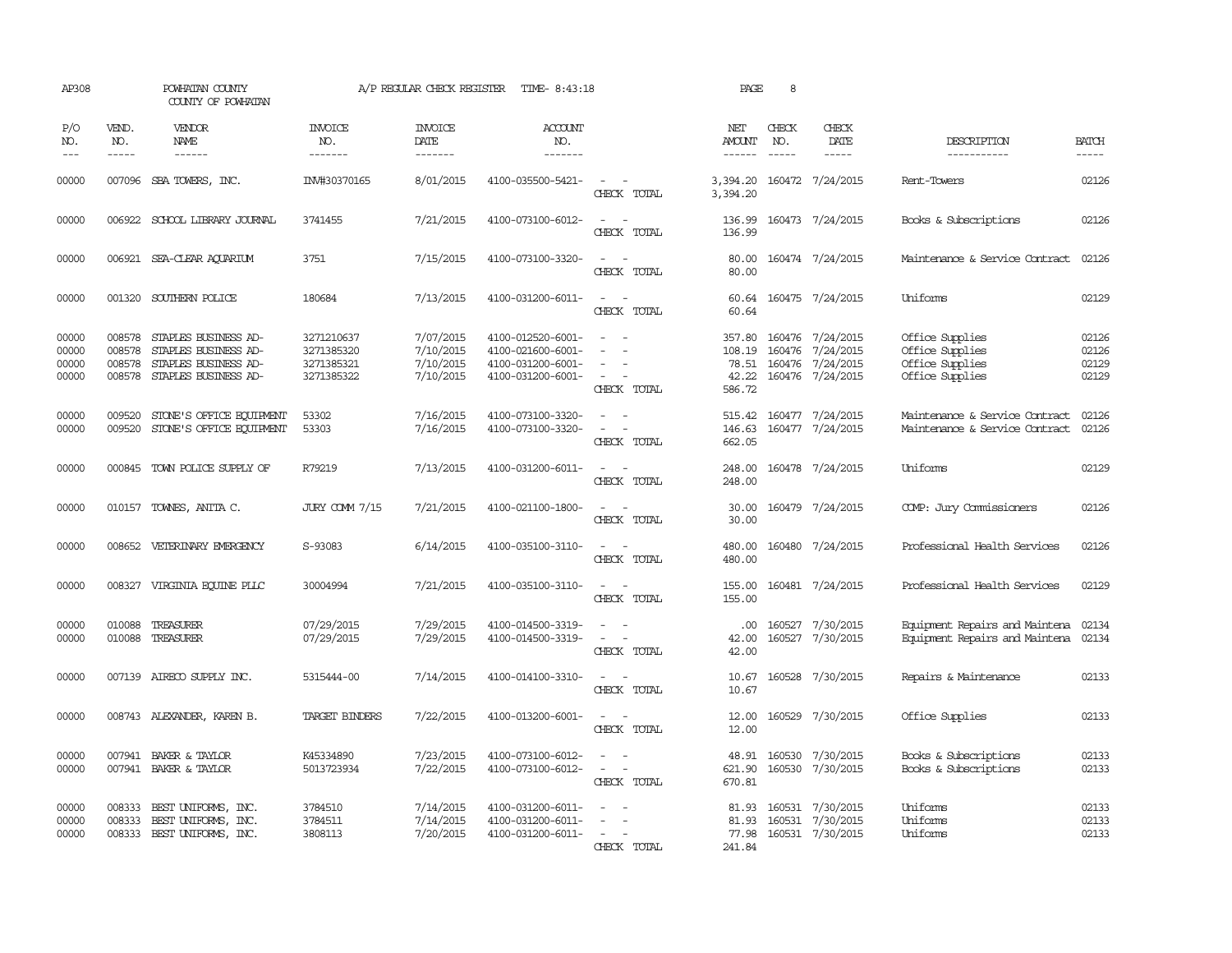| AP308                            |                             | POWHATAN COUNTY<br>COUNTY OF POWHATAN                                                       |                                                  | A/P REGULAR CHECK REGISTER                       | TIME- 8:43:18                                                                    |                                                                           | PAGE                              | 9                                |                                                         |                                                                  |                                  |
|----------------------------------|-----------------------------|---------------------------------------------------------------------------------------------|--------------------------------------------------|--------------------------------------------------|----------------------------------------------------------------------------------|---------------------------------------------------------------------------|-----------------------------------|----------------------------------|---------------------------------------------------------|------------------------------------------------------------------|----------------------------------|
| P/O<br>NO.<br>$---$              | VEND.<br>NO.<br>$- - - - -$ | <b>VENDOR</b><br>NAME<br>$- - - - - -$                                                      | <b>INVOICE</b><br>NO.<br>-------                 | <b>INVOICE</b><br>DATE<br>-------                | <b>ACCOUNT</b><br>NO.<br>-------                                                 |                                                                           | NET<br>AMOUNT<br>$- - - - - -$    | CHECK<br>NO.<br>$- - - - -$      | CHECK<br>DATE<br>-----                                  | DESCRIPTION<br>-----------                                       | <b>BATCH</b><br>$- - - - -$      |
| 00000                            | 009897                      | BLEDSOE, B. THOMAS                                                                          | 7718615                                          | 7/13/2015                                        | 4100-021200-3150-                                                                | $\overline{a}$<br>CHECK TOTAL                                             | 120.00<br>120.00                  |                                  | 160532 7/30/2015                                        | Outside Counsel                                                  | 02133                            |
| 00000<br>00000                   | 009984                      | BRAME SPECIALITY CO., INC.<br>009984 BRAME SPECIALITY CO., INC. 4486450                     | 4486062                                          | 7/23/2015<br>8/13/2015                           | 4100-014100-6005-<br>4100-014100-6005-                                           | $\omega_{\rm{max}}$ and $\omega_{\rm{max}}$<br>$\sim$ $ -$<br>CHECK TOTAL | 1,056.71<br>7.10<br>1,063.81      |                                  | 160533 7/30/2015<br>160533 7/30/2015                    | Cleaning Supplies<br>Cleaning Supplies                           | 02133<br>02133                   |
| 00000                            |                             | 008659 BROOKS, T. NOEL                                                                      | 6586894                                          | 7/17/2015                                        | 4100-021200-3150-                                                                | CHECK TOTAL                                                               | 120.00<br>120.00                  |                                  | 160534 7/30/2015                                        | Outside Counsel                                                  | 02133                            |
| 00000                            |                             | 009476 CAPITAL REGION WORKFORCE                                                             | FY16                                             | 7/27/2015                                        | 4100-081200-0004-                                                                | $\overline{\phantom{a}}$<br>- -<br>CHECK TOTAL                            | 925.00<br>925.00                  |                                  | 160535 7/30/2015                                        | Contribution: Capital Area Tra 02133                             |                                  |
| 00000<br>00000                   | 007353                      | CDW GOVERNMENT, INC.<br>007353 CDW GOVERNMENT, INC.                                         | WR99129<br>WS74840                               | 7/14/2015<br>7/16/2015                           | 4100-073100-6002-<br>4100-073100-6002-                                           | CHECK TOTAL                                                               | 397.28<br>377.01<br>774.29        |                                  | 160536 7/30/2015<br>160536 7/30/2015                    | Computer Equipment-non-capital<br>Computer Equipment-non-capital | 02133<br>02133                   |
| 00000<br>00000                   | 008276                      | CENGAGE LEARNING INC.<br>008276 CENGAGE LEARNING INC.                                       | 55531216<br>55537622                             | 7/21/2015<br>7/22/2015                           | 4100-073100-6012-<br>4100-073100-6012-                                           | $\sim$ $ \sim$<br>CHECK TOTAL                                             | 818.07<br>21.59<br>839.66         |                                  | 160537 7/30/2015<br>160537 7/30/2015                    | Books & Subscriptions<br>Books & Subscriptions                   | 02133<br>02133                   |
| 00000<br>00000<br>00000<br>00000 | 006965<br>006965<br>006965  | CINIAS CORPORATION<br>CINIAS CORPORATION<br>CINIAS CORPORATION<br>006965 CINIAS CORPORATION | 143586914<br>143586914<br>143590467<br>143590467 | 7/22/2015<br>7/22/2015<br>7/29/2015<br>7/29/2015 | 4100-014100-6011-<br>4100-014500-6011-<br>4100-014500-6011-<br>4100-014100-6011- | $\equiv$<br>$\sim$<br>$\sim$ 100 $\mu$<br>$\sim$<br>CHECK TOTAL           | 53.10<br>53.10<br>53.11<br>212.42 | 53.11 160538<br>160538<br>160538 | 7/30/2015<br>7/30/2015<br>7/30/2015<br>160538 7/30/2015 | Uniforms<br>Uniforms<br>Uniforms<br>Uniforms                     | 02133<br>02133<br>02133<br>02133 |
| 00000                            |                             | 000076 DELL MARKETING L.P.                                                                  | XJR1K2PT1                                        | 7/16/2015                                        | 4100-073100-6003-                                                                | $\sim$ $ -$<br>CHECK TOTAL                                                | 3,499.90<br>3,499.90              |                                  | 160539 7/30/2015                                        | Computer Equipment - Capitaliz 02133                             |                                  |
| 00000                            |                             | 008750 DOMINION VIRGINIA POWER                                                              | 2216008215 7/15                                  | 7/02/2015                                        | 4100-053910-5643-                                                                | CHECK TOTAL                                                               | 265.12<br>265.12                  |                                  | 160540 7/30/2015                                        | PCCAA Services - Federal CSBG                                    | 02133                            |
| 00000<br>00000                   | 006842                      | EAGLE FIRE INC.<br>006842 EAGLE FIRE INC.                                                   | SRVCE088907<br>SRVCE089007                       | 7/14/2015<br>7/16/2015                           | 4100-014100-3310-<br>4100-014100-3320-                                           | CHECK TOTAL                                                               | 1,852.55<br>5,360.92<br>7,213.47  |                                  | 160541 7/30/2015<br>160541 7/30/2015                    | Repairs & Maintenance<br>Maintenance & Service Contract          | 02133<br>02133                   |
| 00000<br>00000                   | 007537                      | FERGUSON ENTERPRISES, INC<br>007537 FERGUSON ENTERPRISES, INC 3332570                       | 3328106                                          | 7/16/2015<br>7/22/2015                           | 4100-014100-3310-<br>4100-014100-3310-                                           | $\sim$ $ -$<br>CHECK TOTAL                                                | 494.82<br>62.67<br>557.49         |                                  | 160542 7/30/2015<br>160542 7/30/2015                    | Repairs & Maintenance<br>Repairs & Maintenance                   | 02133<br>02133                   |
| 00000<br>00000                   | 000690                      | FLATROCK TIRE & AUTO<br>000690 FLATROCK TIRE & AUTO                                         | 12753<br>12801 CAR 1                             | 7/21/2015<br>7/23/2015                           | 4100-014500-3319-<br>4100-032200-6009-                                           | $\equiv$<br>$\overline{\phantom{a}}$<br>CHECK TOTAL                       | 87.95<br>59.20<br>147.15          |                                  | 160543 7/30/2015<br>160543 7/30/2015                    | Equipment Repairs and Maintena<br>Auto Repairs and Parts         | 02133<br>02133                   |
| 00000                            |                             | 006522 FOOD LION                                                                            | 281361291036                                     | 7/23/2015                                        | 4100-035100-6022-                                                                | $ -$<br>CHECK TOTAL                                                       | 45.52<br>45.52                    |                                  | 160544 7/30/2015                                        | Dog Food/Supplies                                                | 02133                            |
| 00000                            |                             | 008314 FREE CLINIC OF POWHATAN                                                              | MOU FREE CLINIC                                  | 7/27/2015                                        | 4100-053910-5643-                                                                | CHECK TOTAL                                                               | 25,000.00<br>25,000.00            |                                  | 160545 7/30/2015                                        | PCCAA Services - Federal CSBG                                    | 02133                            |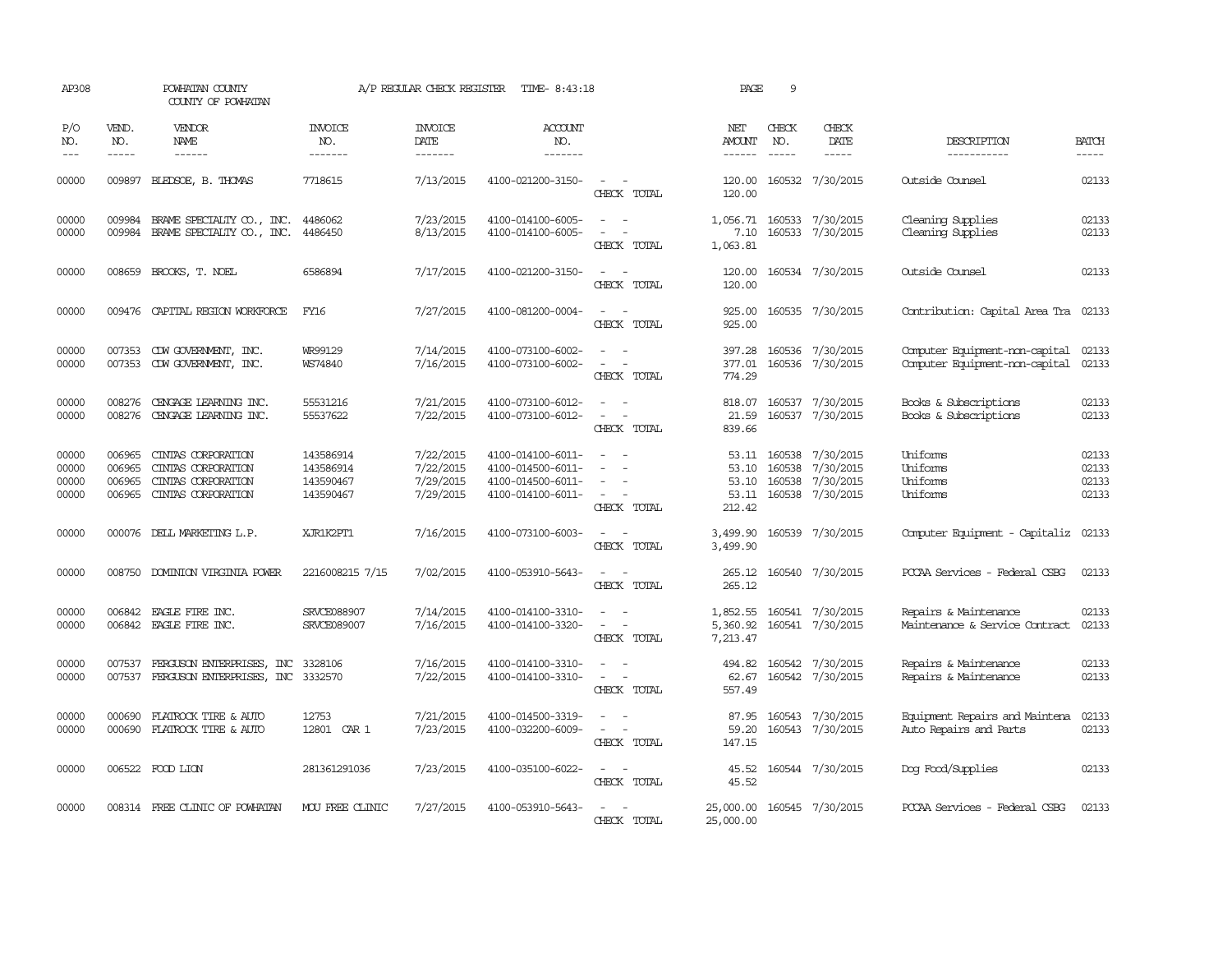| AP308                            |                                      | POWHATAN COUNTY<br>COUNTY OF POWHATAN                                              |                                          | A/P REGULAR CHECK REGISTER                       | TIME- 8:43:18                                                                    |                                                   | PAGE                                               | 10                          |                                                         |                                                                                                                  |                                  |
|----------------------------------|--------------------------------------|------------------------------------------------------------------------------------|------------------------------------------|--------------------------------------------------|----------------------------------------------------------------------------------|---------------------------------------------------|----------------------------------------------------|-----------------------------|---------------------------------------------------------|------------------------------------------------------------------------------------------------------------------|----------------------------------|
| P/O<br>NO.<br>$---$              | VEND.<br>NO.<br>$- - - - -$          | <b>VENDOR</b><br>NAME<br>$- - - - - -$                                             | <b>INVOICE</b><br>NO.<br>-------         | <b>INVOICE</b><br><b>DATE</b><br>-------         | <b>ACCOUNT</b><br>NO.<br>-------                                                 |                                                   | NET<br><b>AMOUNT</b><br>------                     | CHECK<br>NO.<br>$- - - - -$ | CHECK<br>DATE<br>-----                                  | DESCRIPTION<br>-----------                                                                                       | <b>BATCH</b><br>$- - - - -$      |
| 00000<br>00000<br>00000          | 006013                               | 006013 GRAINGER<br>GRAINGER<br>006013 GRAINGER                                     | 9790940242<br>9796141373<br>9797784643   | 7/14/2015<br>7/21/2015<br>7/22/2015              | 4100-014100-3310-<br>4100-014100-6005-<br>4100-014100-6004-                      | CHECK TOTAL                                       | 29.70<br>42.48<br>112.45<br>184.63                 | 160546<br>160546            | 7/30/2015<br>7/30/2015<br>160546 7/30/2015              | Repairs & Maintenance<br>Cleaning Supplies<br>Tools and Equipment                                                | 02133<br>02133<br>02133          |
| 00000                            |                                      | 008400 HEROES APPAREL, LLC                                                         | 34299                                    | 7/20/2015                                        | 4100-032200-6011-                                                                | CHECK TOTAL                                       | 178.00<br>178.00                                   |                             | 160547 7/30/2015                                        | Protective Gear/Uniforms                                                                                         | 02133                            |
| 00000<br>00000<br>00000<br>00000 | 000120<br>000120<br>000120<br>000120 | JAMES RIVER AIR<br><b>JAMES RIVER AIR</b><br>JAMES RIVER AIR<br>JAMES RIVER AIR    | C149645<br>C149645<br>C149645<br>C149645 | 7/15/2015<br>7/15/2015<br>7/15/2015<br>7/15/2015 | 4100-014100-3320-<br>4100-032210-3310-<br>4100-035100-3320-<br>4100-032220-3310- | CHECK TOTAL                                       | 4,743.00<br>408.00<br>234.00<br>741.00<br>6,126.00 | 160548<br>160548<br>160548  | 160548 7/30/2015<br>7/30/2015<br>7/30/2015<br>7/30/2015 | Maintenance & Service Contract<br>Repairs & Maintenance<br>Landscaping - Animal Control<br>Repairs & Maintenance | 02133<br>02133<br>02133<br>02133 |
| 00000                            | 008656                               | JTEC CONSULTING SOLUTIONS                                                          | 744 OTRLY PYMT                           | 7/15/2015                                        | 4100-012510-8205-                                                                | CHECK TOTAL                                       | 450.00<br>450.00                                   |                             | 160549 7/30/2015                                        | Internet and Website Costs                                                                                       | 02133                            |
| 00000                            |                                      | 010771 LAND AND COATES, INC.                                                       | 599341                                   | 7/20/2015                                        | 4100-014500-6008-                                                                | CHECK TOTAL                                       | 29.76<br>29.76                                     |                             | 160550 7/30/2015                                        | Gas/Grease/Oil                                                                                                   | 02133                            |
| 00000                            |                                      | 009743 LEETE TIRE & AUTO CENTER,                                                   | 412568 ENG 1&4                           | 7/14/2015                                        | 4100-032200-6009-                                                                | CHECK TOTAL                                       | 3,213.44<br>3,213.44                               |                             | 160551 7/30/2015                                        | Auto Repairs and Parts                                                                                           | 02133                            |
| 00000                            |                                      | 009552 MANSFIELD OIL COMPANY                                                       | 116020                                   | 7/20/2015                                        | 4100-032200-5120-                                                                | $\sim$<br>CHECK TOTAL                             | 277.89<br>277.89                                   |                             | 160552 7/30/2015                                        | Apparatus Fuel                                                                                                   | 02133                            |
| 00000                            |                                      | 006538 MATTHEW BENDER                                                              | 73470082                                 | 7/23/2015                                        | 4100-073100-6012-                                                                | $\sim$ $\sim$<br>CHECK TOTAL                      | 72.93<br>72.93                                     |                             | 160553 7/30/2015                                        | Books & Subscriptions                                                                                            | 02133                            |
| 00000                            |                                      | 009666 MID-ATLANTIC CONTROLS                                                       | 19047                                    | 7/01/2015                                        | 4100-032220-3310-                                                                | $\sim$<br>$\overline{\phantom{a}}$<br>CHECK TOTAL | 900.00<br>900.00                                   |                             | 160554 7/30/2015                                        | Repairs & Maintenance                                                                                            | 02133                            |
| 00000                            |                                      | 000750 MONOCAN SOIL & WATER                                                        | FY15/16                                  | 7/20/2015                                        | 4100-081200-0023-                                                                | CHECK TOTAL                                       | 20,000.00<br>20,000.00                             |                             | 160555 7/30/2015                                        | Contribution: Monocan Soil & W                                                                                   | 02133                            |
| 00000                            |                                      | 007297 NAFECO, INC.                                                                | 786576                                   | 7/02/2015                                        | 4100-032200-3310-                                                                | $\overline{\phantom{a}}$<br>CHECK TOTAL           | 25.55<br>25.55                                     |                             | 160556 7/30/2015                                        | Equipment Repair                                                                                                 | 02133                            |
| 00000                            |                                      | 009281 OVER DRIVE, INC.                                                            | 13690004072015                           | 7/20/2015                                        | 4100-073100-6012-                                                                | $\equiv$<br>$\sim$<br>CHECK TOTAL                 | 2.00<br>2.00                                       |                             | 160557 7/30/2015                                        | Books & Subscriptions                                                                                            | 02133                            |
| 00000<br>00000                   | 008079<br>008079                     | PAETEC/CAVALIER BUSINESS<br>PAETEC/CAVALIER BUSINESS                               | 3802785 7/15<br>3802785 7/15             | 7/22/2015<br>7/22/2015                           | 4100-012510-8205-<br>4100-012510-5240-                                           | CHECK TOTAL                                       | 880.92<br>800.96<br>1,681.88                       | 160558<br>160558            | 7/30/2015<br>7/30/2015                                  | Internet and Website Costs<br>Long Distance                                                                      | 02133<br>02133                   |
| 00000                            | 001250                               | POWHATAN AUTO & TRACTOR                                                            | 357997                                   | 7/06/2015                                        | 4100-031200-6009-                                                                | $\equiv$<br>CHECK TOTAL                           | 37.98<br>37.98                                     | 160559                      | 7/30/2015                                               | Auto Parts/Repairs                                                                                               | 02133                            |
| 00000<br>00000<br>00000          | 006914                               | POWHATAN AUTO REPAIR<br>006914 POWHATAN AUTO REPAIR<br>006914 POWHATAN AUTO REPAIR | 714<br>716<br>717                        | 7/17/2015<br>7/20/2015<br>7/21/2015              | 4100-034100-6009-<br>4100-031200-6009-<br>4100-034100-6009-                      |                                                   | 322.14<br>61.88<br>16.00                           | 160560<br>160560            | 7/30/2015<br>7/30/2015<br>160560 7/30/2015              | Auto Parts/Repairs<br>Auto Parts/Repairs<br>Auto Parts/Repairs                                                   | 02133<br>02133<br>02133          |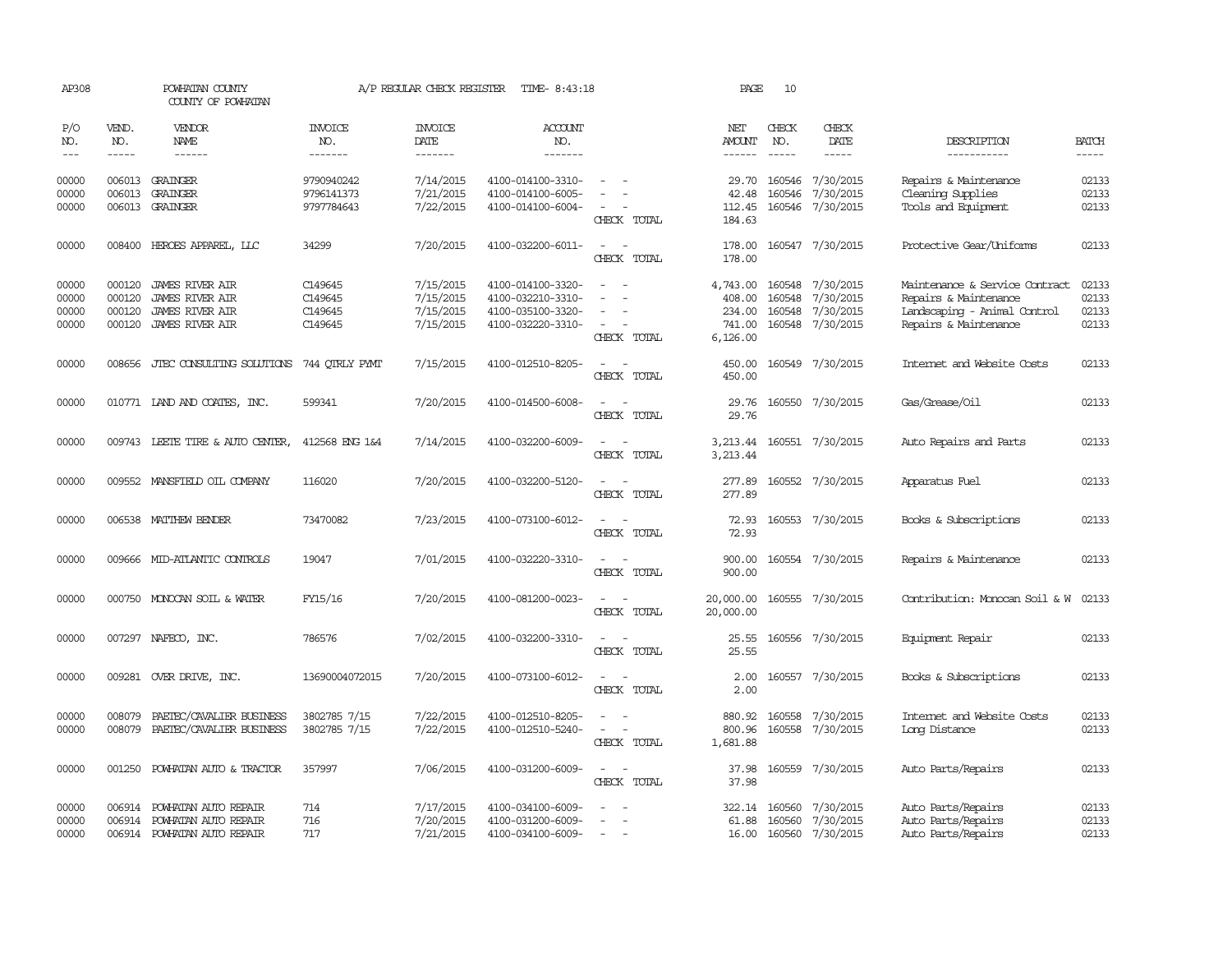| AP308                                                                |                                                                              | POWHATAN COUNTY<br>COUNTY OF POWHATAN                                                                                                                                                                                                     |                                                                                                              | A/P REGULAR CHECK REGISTER                                                                           | TIME- 8:43:18                                                                                                                                                        |                                                     | PAGE                                                                            | 11                                                                           |                                                                                                      |                                                                                                                                                                           |                                                                      |
|----------------------------------------------------------------------|------------------------------------------------------------------------------|-------------------------------------------------------------------------------------------------------------------------------------------------------------------------------------------------------------------------------------------|--------------------------------------------------------------------------------------------------------------|------------------------------------------------------------------------------------------------------|----------------------------------------------------------------------------------------------------------------------------------------------------------------------|-----------------------------------------------------|---------------------------------------------------------------------------------|------------------------------------------------------------------------------|------------------------------------------------------------------------------------------------------|---------------------------------------------------------------------------------------------------------------------------------------------------------------------------|----------------------------------------------------------------------|
| P/O<br>NO.<br>$\frac{1}{2}$                                          | VEND.<br>NO.<br>$- - - - -$                                                  | VENDOR<br>NAME<br>$- - - - - -$                                                                                                                                                                                                           | <b>INVOICE</b><br>NO.<br>-------                                                                             | <b>INVOICE</b><br>DATE<br>-------                                                                    | <b>ACCOUNT</b><br>NO.<br>-------                                                                                                                                     |                                                     | NET<br><b>AMOUNT</b>                                                            | CHECK<br>NO.<br>$\frac{1}{2}$                                                | CHECK<br>DATE<br>-----                                                                               | DESCRIPTION<br>-----------                                                                                                                                                | <b>BATCH</b><br>$- - - - -$                                          |
| 00000                                                                |                                                                              | 006914 POWHATAN AUTO REPAIR                                                                                                                                                                                                               | 719                                                                                                          | 7/24/2015                                                                                            | 4100-081100-6008-                                                                                                                                                    | CHECK TOTAL                                         | 25.70<br>425.72                                                                 |                                                                              | 160560 7/30/2015                                                                                     | Gas/Grease/0il                                                                                                                                                            | 02133                                                                |
| 00000                                                                |                                                                              | 010938 POWHATAN YMCA                                                                                                                                                                                                                      | MOU-BRIGHT BGNG                                                                                              | 7/27/2015                                                                                            | 4100-053910-5643-                                                                                                                                                    | $\sim$<br>CHECK TOTAL                               | 2,500.00<br>2,500.00                                                            |                                                                              | 160561 7/30/2015                                                                                     | PCCAA Services - Federal CSBG                                                                                                                                             | 02133                                                                |
| 00000<br>00000<br>00000<br>00000<br>00000                            | 006474                                                                       | 006474 PROGRESSIVE AUTO WORKS<br>PROGRESSIVE AUTO WORKS<br>006474 PROGRESSIVE AUTO WORKS<br>006474 PROGRESSIVE AUTO WORKS<br>006474 PROGRESSIVE AUTO WORKS                                                                                | 28505<br>28536<br>28543<br>28550<br>28552                                                                    | 7/22/2015<br>7/22/2015<br>7/23/2015<br>7/24/2015<br>7/27/2015                                        | 4100-035100-6009-<br>4100-031200-6009-<br>4100-031200-6009-<br>4100-035100-6009-<br>4100-031200-6009-                                                                | CHECK TOTAL                                         | 560.68<br>55.14<br>159.95<br>782.96<br>715.80<br>2,274.53                       | 160562<br>160562<br>160562<br>160562                                         | 7/30/2015<br>7/30/2015<br>7/30/2015<br>7/30/2015<br>160562 7/30/2015                                 | Auto Parts/Repairs<br>Auto Parts/Repairs<br>Auto Parts/Repairs<br>Auto Parts/Repairs<br>Auto Parts/Repairs                                                                | 02133<br>02133<br>02133<br>02133<br>02133                            |
| 00000<br>00000<br>00000<br>00000                                     | 000780<br>000780<br>000780<br>000780                                         | <b>QUILL CORPORATION</b><br><b>QUILL CORPORATION</b><br><b>CUILL CORPORATION</b><br><b>QUILL CORPORATION</b>                                                                                                                              | 5865823<br>5875005<br>5953097<br>6003648                                                                     | 7/13/2015<br>7/14/2015<br>7/15/2015<br>7/15/2015                                                     | 4100-031200-6001-<br>4100-031200-6001-<br>4100-012410-6001-<br>4100-012410-6001-                                                                                     | $\overline{\phantom{a}}$<br>$\equiv$<br>CHECK TOTAL | 12.51<br>10.49<br>30.95<br>104.08<br>158.03                                     | 160563<br>160563<br>160563<br>160563                                         | 7/30/2015<br>7/30/2015<br>7/30/2015<br>7/30/2015                                                     | Office Supplies<br>Office Supplies<br>Office Supplies<br>Office Supplies                                                                                                  | 02133<br>02133<br>02133<br>02133                                     |
| 00000<br>00000<br>00000<br>00000<br>00000<br>00000<br>00000          | 000620<br>000620                                                             | 000620 R. C. GOODWYN & SONS, INC<br>R. C. GOODWIN & SONS, INC<br>000620 R.C. GOODWYN & SONS, INC<br>000620 R. C. GOODWYN & SONS, INC<br>R. C. GOODWYN & SONS, INC<br>000620 R. C. GOODWYN & SONS, INC<br>000620 R. C. GOODWYN & SONS, INC | 677593<br>678369<br>679178<br>679545<br>679970<br>679984<br>680060                                           | 7/01/2015<br>7/07/2015<br>7/14/2015<br>7/16/2015<br>7/20/2015<br>7/20/2015<br>7/20/2015              | 4100-014100-3310-<br>4100-014100-3310-<br>4100-014500-3190-<br>4100-014100-3310-<br>4100-014300-3310-<br>4100-014300-3310-<br>4100-014300-3310-                      | $\sim$<br>$\equiv$<br>CHECK TOTAL                   | 1.22<br>7.78<br>13.79<br>60.96<br>17.42<br>17.03<br>132.36                      | 14.16 160564<br>160564<br>160564<br>160564<br>160564<br>160564               | 7/30/2015<br>7/30/2015<br>7/30/2015<br>7/30/2015<br>7/30/2015<br>7/30/2015<br>160564 7/30/2015       | Repairs & Maintenance<br>Repairs & Maintenance<br>Grounds Maintenance<br>Repairs & Maintenance<br>Repairs & Maintenance<br>Repairs & Maintenance<br>Repairs & Maintenance | 02133<br>02133<br>02133<br>02133<br>02133<br>02133<br>02133          |
| 00000                                                                |                                                                              | 001320 SOUTHERN POLICE                                                                                                                                                                                                                    | 180861                                                                                                       | 7/24/2015                                                                                            | 4100-031200-6011-                                                                                                                                                    | $\sim$<br>$\overline{\phantom{a}}$<br>CHECK TOTAL   | 685.00<br>685.00                                                                |                                                                              | 160565 7/30/2015                                                                                     | Uniforms                                                                                                                                                                  | 02133                                                                |
| 00000<br>00000<br>00000<br>00000<br>00000<br>00000<br>00000<br>00000 | 008578<br>008578<br>008578<br>008578<br>008578<br>008578<br>008578<br>008578 | STAPLES BUSINESS AD-<br>STAPLES BUSINESS AD-<br>STAPLES BUSINESS AD-<br>STAPLES BUSINESS AD-<br>STAPLES BUSINESS AD-<br>STAPLES BUSINESS AD-<br>STAPLES BUSINESS AD-<br>STAPLES BUSINESS AD-                                              | 3271717115<br>3271874115<br>3271874117<br>3271874118<br>3271874119<br>3271945709<br>3272321117<br>3272321117 | 7/14/2015<br>7/16/2015<br>7/16/2015<br>7/16/2015<br>7/16/2015<br>7/17/2015<br>7/22/2015<br>7/22/2015 | 4100-012310-6001-<br>4100-073100-6001-<br>4100-073100-6001-<br>4100-073100-6001-<br>4100-014300-6013-<br>4100-012310-6001-<br>4100-012220-6001-<br>4100-012220-6001- | $\sim$<br>CHECK TOTAL                               | 25.90<br>43.18<br>136.14<br>16.79<br>207.28<br>50.09<br>12.79<br>1.22<br>493.39 | 160566<br>160566<br>160566<br>160566<br>160566<br>160566<br>160566<br>160566 | 7/30/2015<br>7/30/2015<br>7/30/2015<br>7/30/2015<br>7/30/2015<br>7/30/2015<br>7/30/2015<br>7/30/2015 | Office Supplies<br>Office Supplies<br>Office Supplies<br>Office Supplies<br>Office Supplies<br>Office Supplies<br>Supplies<br>Supplies                                    | 02133<br>02133<br>02133<br>02133<br>02133<br>02133<br>02133<br>02133 |
| 00000                                                                |                                                                              | 007295 STERICYLE, INC.                                                                                                                                                                                                                    | 1005965707                                                                                                   | 7/13/2015                                                                                            | 4100-032200-3175-                                                                                                                                                    | CHECK TOTAL                                         | 245.58<br>245.58                                                                |                                                                              | 160567 7/30/2015                                                                                     | Waste Disposal                                                                                                                                                            | 02133                                                                |
| 00000                                                                |                                                                              | 010162 THREATTRACK SECURITY, INC 146566                                                                                                                                                                                                   |                                                                                                              | 7/21/2015                                                                                            | 4100-012510-6003-                                                                                                                                                    | CHECK TOTAL                                         | 251.00<br>251.00                                                                |                                                                              | 160568 7/30/2015                                                                                     | Computer Software                                                                                                                                                         | 02133                                                                |
| 00000                                                                |                                                                              | 006721 UNIVERSITY OF VIRGINIA                                                                                                                                                                                                             | CERT24767                                                                                                    | 7/28/2015                                                                                            | 4100-012410-5540-                                                                                                                                                    | CHECK TOTAL                                         | 125.00<br>125.00                                                                |                                                                              | 160569 7/30/2015                                                                                     | Conferences & Training                                                                                                                                                    | 02133                                                                |
| 00000                                                                |                                                                              | 008140 VERIZON                                                                                                                                                                                                                            | 8045985671 7/15                                                                                              | 7/11/2015                                                                                            | 4100-073100-5230-                                                                                                                                                    | CHECK TOTAL                                         | 43.78<br>43.78                                                                  |                                                                              | 160570 7/30/2015                                                                                     | Telephone Services                                                                                                                                                        | 02133                                                                |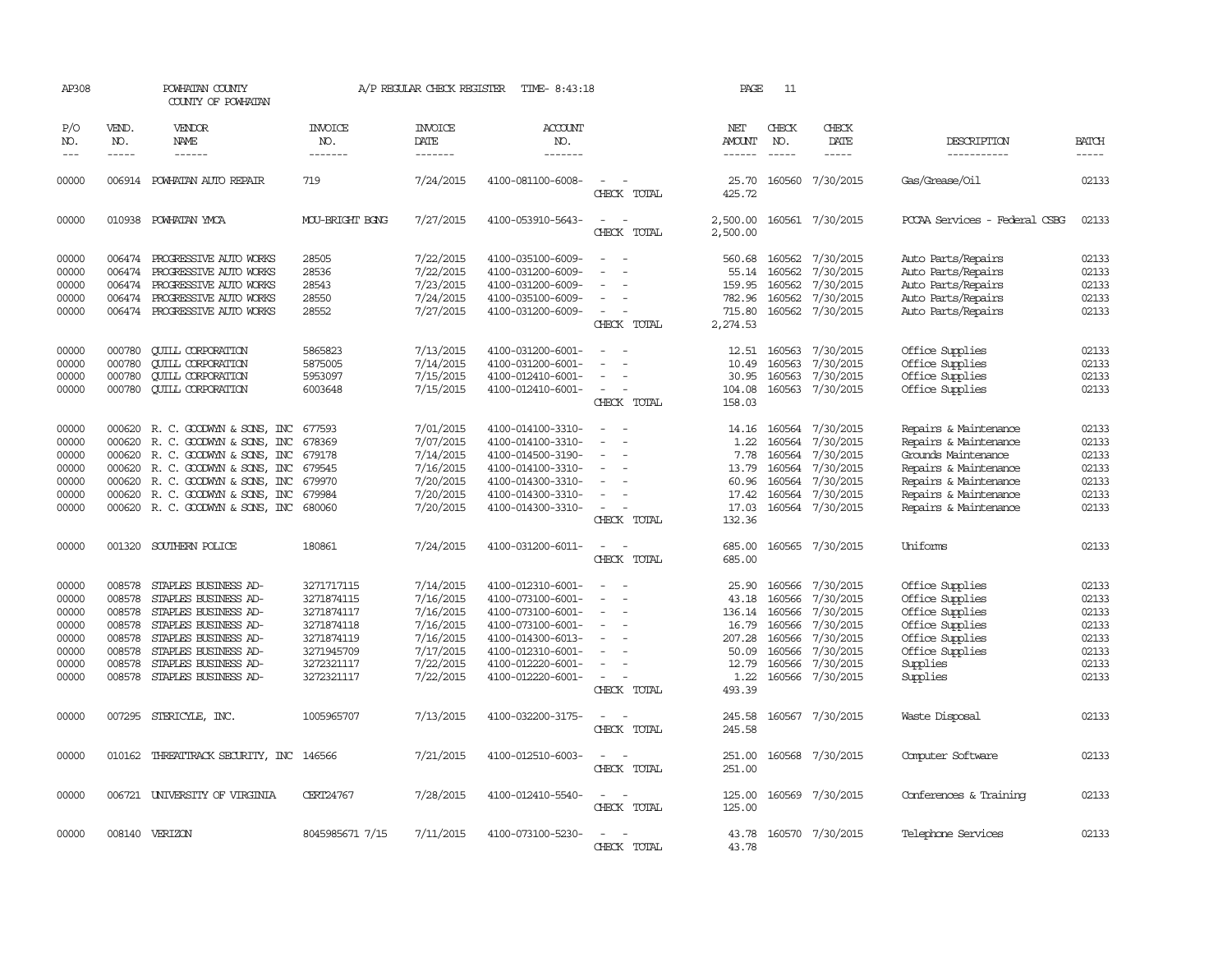| AP308          |                  | POWHATAN COUNTY<br>COUNTY OF POWHATAN          |                           | A/P REGULAR CHECK REGISTER | TIME- 8:43:18                          |                                            | PAGE                 | 12           |                                      |                           |                |
|----------------|------------------|------------------------------------------------|---------------------------|----------------------------|----------------------------------------|--------------------------------------------|----------------------|--------------|--------------------------------------|---------------------------|----------------|
| P/O<br>NO.     | VEND.<br>NO.     | VENDOR<br>NAME<br>------                       | INVOICE<br>NO.<br>------- | INVOICE<br>DATE<br>------- | ACCOUNT<br>NO.<br>-------              |                                            | NET<br><b>AMOUNT</b> | CHECK<br>NO. | CHECK<br>DATE<br>-----               | DESCRIPTION<br>.          | BATCH<br>----- |
| 00000<br>00000 | 006984<br>006984 | VIRGINIA CORRECTIONAL<br>VIRGINIA CORRECTIONAL | 9474573<br>9474573L       | 7/21/2015<br>7/21/2015     | 4100-034100-6011-<br>4100-073100-5840- | $\sim$ $\sim$<br>$\sim$ $-$<br>CHECK TOTAL | 492.90<br>721.58     | 160571       | 7/30/2015<br>228.68 160571 7/30/2015 | Uniforms<br>Miscellaneous | 02133<br>02133 |
| 00000          | 009881           | VIRGINIA EMERGENCY MGMT                        | $3 - 91$                  | 7/20/2015                  | 4100-035500-6013-                      | $\sim$ $\sim$<br>CHECK TOTAL               | 75.00<br>75.00       |              | 160572 7/30/2015                     | Dues and Memberships      | 02133          |
| 00000          | 010158           | <b>VIRGINIA LIBRARY</b>                        | 599                       | 7/27/2015                  | 4100-073100-5540-                      | $\sim$ $\sim$<br>CHECK TOTAL               | 110.00<br>110.00     |              | 160573 7/30/2015                     | Conferences & Training    | 02133          |
|                |                  |                                                |                           |                            |                                        | CHECK TYPE TOTAL                           | 505,394.66           |              |                                      |                           |                |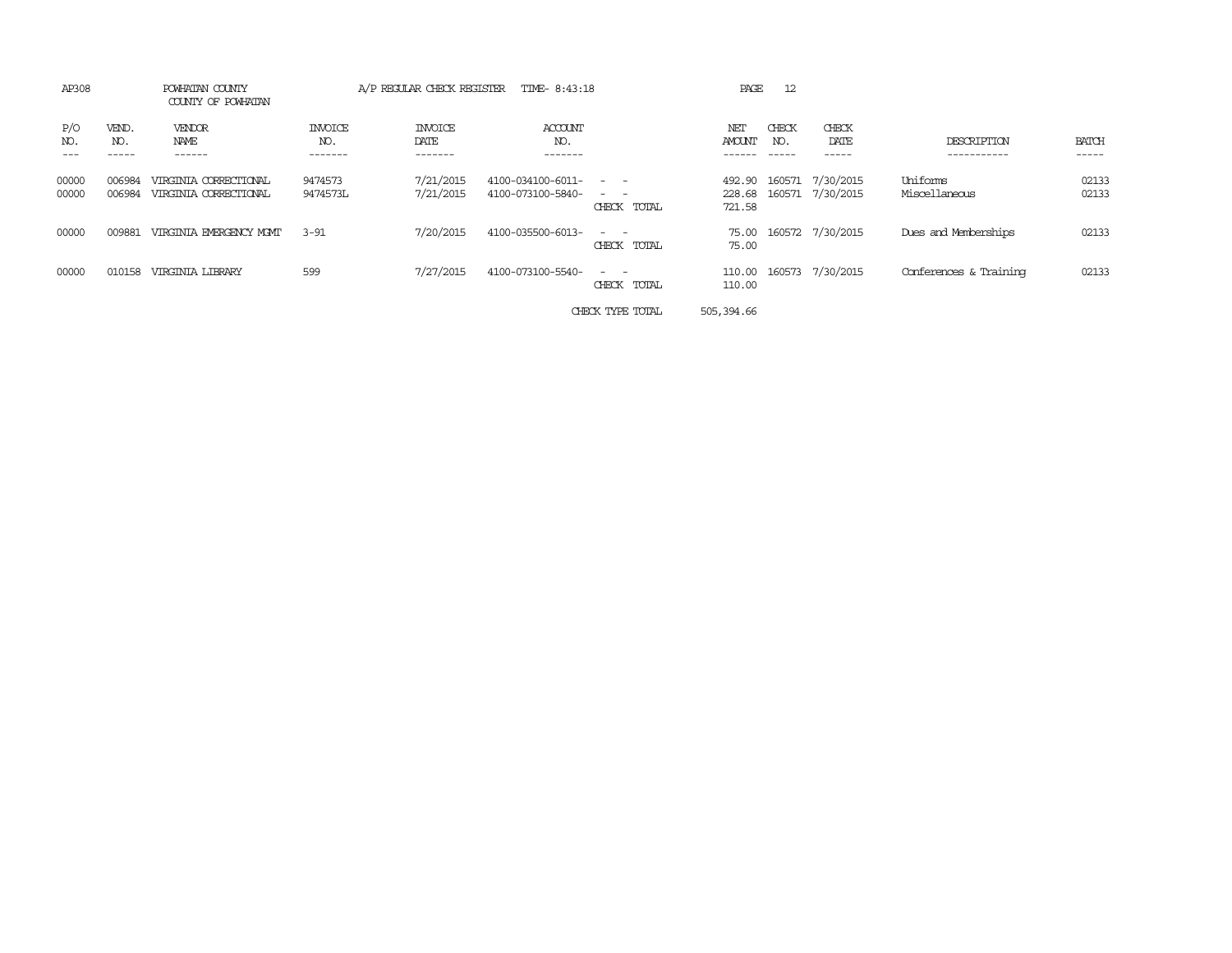| AP308 |        | POWHATAN COUNTY<br>COUNTY OF POWHATAN |                  | A/P VOID CHECK REGISTER | TIME- 8:43:18     |                  |                          | PAGE<br>13                       |           |                                |              |
|-------|--------|---------------------------------------|------------------|-------------------------|-------------------|------------------|--------------------------|----------------------------------|-----------|--------------------------------|--------------|
| P/O   | VEND.  | <b>VENDOR</b>                         | <b>INVOICE</b>   | <b>INVOICE</b>          | ACCOUNT           |                  |                          | CHECK<br><b>NET</b>              | CHECK     |                                |              |
| NO.   | NO.    | NAME                                  | NO.              | DATE                    | NO.               |                  |                          | NO.<br><b>AMOUNT</b>             | DATE      | DESCRIPTION                    | <b>BATCH</b> |
| ---   | -----  | ------                                | -------          | -------                 | -------           |                  |                          | -----                            | -----     | -----------                    | -----        |
| 00000 | 008787 | <b>DMV</b>                            | APRIL 2015       | 4/30/2015               | 4100-012410-3320- | CHECK TOTAL      |                          | 1,340.00- 160297<br>$1,340.00 -$ | 7/20/2015 | Maintenance & Service Contract | 00320        |
| 00000 | 008294 | POWHATAN COUNTY PUBLIC                | PAPER END 6/15   | 6/30/2015               | 4100-034100-6001- |                  |                          | 1.41-160325                      | 7/20/2015 | Office Supplies                | 00321        |
| 00000 | 008294 | POWHATAN COUNTY PUBLIC                | PAPER END $6/15$ | 6/30/2015               | 4100-012310-6001- |                  |                          | 6.36-160325                      | 7/20/2015 | Office Supplies                | 00321        |
| 00000 | 008294 | POWHATAN COUNTY PUBLIC                | PAPER END 6/15   | 6/30/2015               | 4100-012100-6001- | $\sim$ $\sim$    |                          | 30.59-160325                     | 7/20/2015 | Office Supplies                | 00321        |
| 00000 | 008294 | POWHATAN COUNTY PUBLIC                | PAPER END $6/15$ | 6/30/2015               | 4100-012210-6001- |                  |                          | $.03 - 160325$                   | 7/20/2015 | Office Supplies                | 00321        |
| 00000 | 008294 | POWHATAN COUNTY PUBLIC                | PAPER END 6/15   | 6/30/2015               | 4100-014100-6001- | $\sim$ $ -$      |                          | $.02 - 160325$                   | 7/20/2015 | Office Supplies                | 00321        |
| 00000 | 008294 | POWHATAN COUNTY PUBLIC                | PAPER END 6/15   | 6/30/2015               | 4100-012200-6001- |                  |                          | 12.98-160325                     | 7/20/2015 | Office Supplies                | 00321        |
| 00000 | 008294 | POWHATAN COUNTY PUBLIC                | PAPER END 6/15   | 6/30/2015               | 4100-053120-3320- | $\sim$ $-$       |                          | 2.43-160325                      | 7/20/2015 | Maint/Service Contract/Copying | 00321        |
| 00000 | 008294 | POWHATAN COUNTY PUBLIC                | PAPER END 6/15   | 6/30/2015               | 4100-081100-6001- | $\sim$ 100 $\mu$ | $\sim$                   | 6.78-160325                      | 7/20/2015 | Office Supplies                | 00321        |
| 00000 | 008294 | POWHATAN COUNTY PUBLIC                | PAPER END 6/15   | 6/30/2015               | 4100-012320-6014- | $\sim 100$       | $\overline{\phantom{a}}$ | 6.86-160325                      | 7/20/2015 | Other Operating Supplies       | 00321        |
| 00000 | 008294 | POWHATAN COUNTY PUBLIC                | PAPER END 6/15   | 6/30/2015               | 4100-012410-6001- |                  |                          | 2.92-160325                      | 7/20/2015 | Office Supplies                | 00321        |
| 00000 | 008294 | POWHATAN COUNTY PUBLIC                | PAPER END $6/15$ | 6/30/2015               | 4100-012100-6001- | $\sim$ 100 $\mu$ | $\sim$                   | 23.46-160325                     | 7/20/2015 | Office Supplies                | 00321        |
| 00000 | 008294 | POWHATAN COUNTY PUBLIC                | PAPER END $6/15$ | 6/30/2015               | 4100-012200-6001- |                  |                          | 23.46-160325                     | 7/20/2015 | Office Supplies                | 00321        |
| 00000 | 008294 | POWHATAN COUNTY PUBLIC                | PAPER END 6/15   | 6/30/2015               | 4100-012310-6001- | $\sim$ 100 $\mu$ | $\overline{\phantom{a}}$ | 23.46-160325                     | 7/20/2015 | Office Supplies                | 00321        |
| 00000 | 008294 | POWHATAN COUNTY PUBLIC                | PAPER END 6/15   | 6/30/2015               | 4100-012410-6001- |                  | $\sim$                   | 93.84-160325                     | 7/20/2015 | Office Supplies                | 00321        |
| 00000 | 008294 | POWHATAN COUNTY PUBLIC                | PAPER END 6/15   | 6/30/2015               | 4100-021600-6001- | $\sim$ $-$       | $\overline{\phantom{a}}$ | 117.30-160325                    | 7/20/2015 | Office Supplies                | 00321        |
| 00000 | 008294 | POWHATAN COUNTY PUBLIC                | PAPER END 6/15   | 6/30/2015               | 4100-022100-6001- | $\sim$ $-$       | $\overline{\phantom{a}}$ | 23.46-160325                     | 7/20/2015 | Office Supplies                | 00321        |
| 00000 | 008294 | POWHATAN COUNTY PUBLIC                | PAPER END 6/15   | 6/30/2015               | 4100-031200-6001- |                  | $\overline{\phantom{a}}$ | 93.84-160325                     | 7/20/2015 | Office Supplies                | 00321        |
| 00000 | 008294 | POWHATAN COUNTY PUBLIC                | PAPER END 6/15   | 6/30/2015               | 4100-032200-6001- | $ -$             |                          | 46.92-160325                     | 7/20/2015 | Stationery/Office Supplies     | 00321        |
| 00000 | 008294 | POWHATAN COUNTY PUBLIC                | PAPER END 6/15   | 6/30/2015               | 4100-032300-6001- |                  | $\overline{\phantom{a}}$ | 46.92-160325                     | 7/20/2015 | Office Supplies                | 00321        |
| 00000 | 008294 | POWHATAN COUNTY PUBLIC                | PAPER END $6/15$ | 6/30/2015               | 4100-034100-6001- |                  |                          | 23.46-160325                     | 7/20/2015 | Office Supplies                | 00321        |
|       |        |                                       |                  |                         |                   | CHECK TOTAL      |                          | $586.50 -$                       |           |                                |              |

CHECK TYPE TOTAL  $1,926.50-$ 

FINAL TOTAL 503,468.16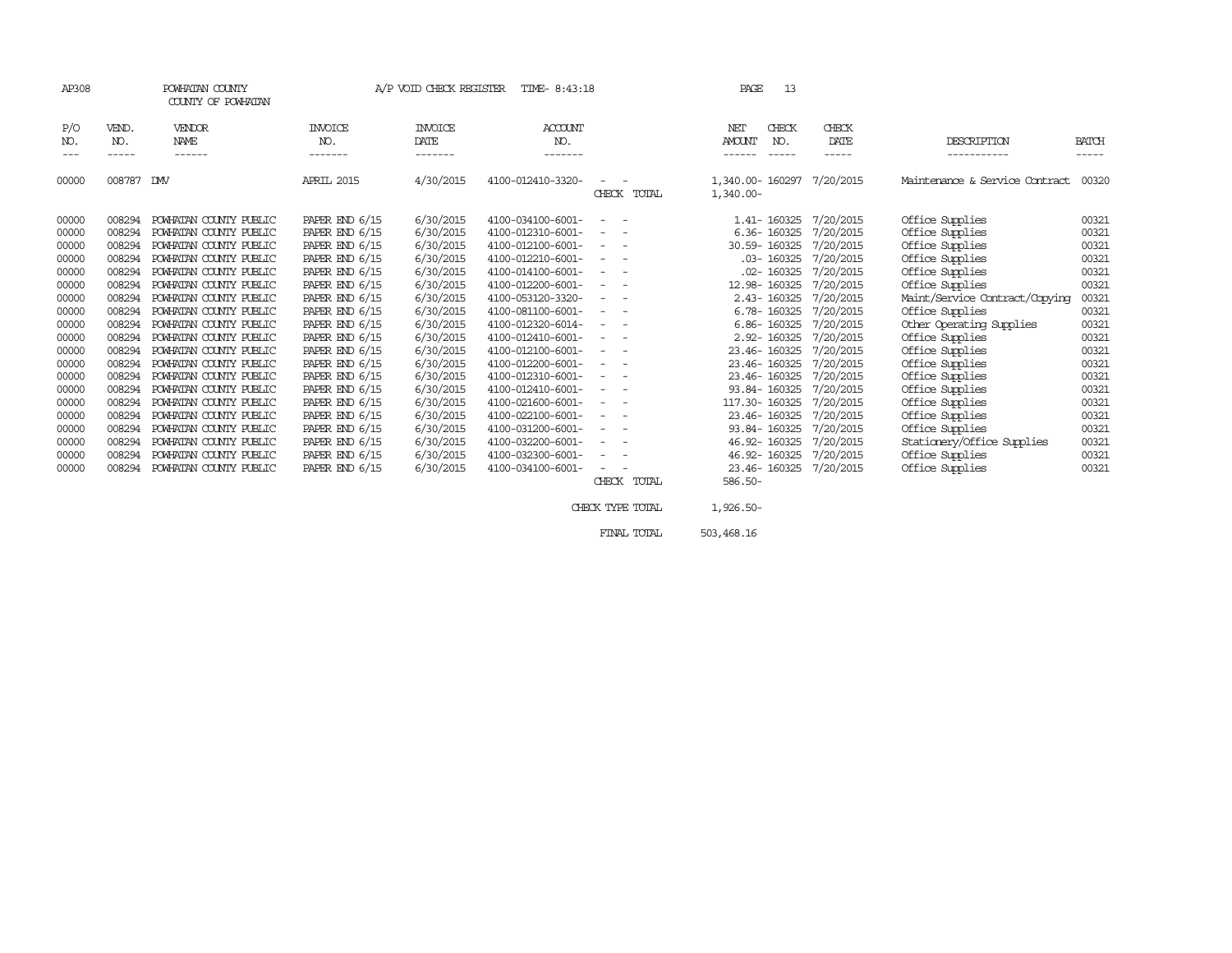| AP308                   |                             | POWHATAN COUNTY<br>COUNTY OF POWHATAN                                                                   |                                  | A/P REGULAR CHECK REGISTER          | TIME- 8:44:13                                               |                                                                                                                                          | PAGE                                       | $\mathbf{1}$                  |                                                          |                                                                         |                         |
|-------------------------|-----------------------------|---------------------------------------------------------------------------------------------------------|----------------------------------|-------------------------------------|-------------------------------------------------------------|------------------------------------------------------------------------------------------------------------------------------------------|--------------------------------------------|-------------------------------|----------------------------------------------------------|-------------------------------------------------------------------------|-------------------------|
| P/O<br>NO.<br>$---$     | VEND.<br>NO.<br>$- - - - -$ | <b>VENDOR</b><br>NAME                                                                                   | <b>INVOICE</b><br>NO.<br>------- | <b>INVOICE</b><br>DATE<br>-------   | <b>ACCOUNT</b><br>NO.<br>-------                            |                                                                                                                                          | NET<br>AMOUNT<br>-------                   | CHECK<br>NO.<br>$\frac{1}{2}$ | CHECK<br>DATE                                            | DESCRIPTION<br>-----------                                              | <b>BATCH</b><br>-----   |
| 00000                   |                             | 008579 POWHATAN COMMERCIAL                                                                              | 0085201507                       | 7/02/2015                           | 4501-043400-5420-                                           | $\sim$ 10 $\sim$ 10 $\sim$<br>CHECK TOTAL                                                                                                | 2,455.09<br>2,455.09                       |                               | 160191 7/02/2015                                         | Rent - Office Space                                                     | 02110                   |
| 00000                   |                             | 010900 CARIER, KENNETH G.                                                                               | 3977 OLD BUCK                    | 7/06/2015                           | 4301-042000-8301-                                           | $\frac{1}{2} \left( \frac{1}{2} \right) \left( \frac{1}{2} \right) \left( \frac{1}{2} \right) \left( \frac{1}{2} \right)$<br>CHECK TOTAL | 211,284.78 160199 7/02/2015<br>211, 284.78 |                               |                                                          | Joint Maintenance Garage                                                | 02107                   |
| 00000                   |                             | 010901 POWHATAN REAL ESTATE                                                                             | 3977 OLD BUCK                    | 7/06/2015                           | 4301-042000-8301-                                           | $\frac{1}{2} \left( \frac{1}{2} \right) \left( \frac{1}{2} \right) = \frac{1}{2} \left( \frac{1}{2} \right)$<br>CHECK TOTAL              | 211,284.78<br>211, 284.78                  |                               | 160200 7/02/2015                                         | Joint Maintenance Garage                                                | 02111                   |
| 00000                   |                             | 007509 ECK SUPPLY CO.                                                                                   | 13731613                         | 7/01/2015                           | 4501-043400-3310-                                           | $\sim$ 100 $\sim$<br>CHECK TOTAL                                                                                                         | 195.95<br>195.95                           |                               | 160279 7/10/2015                                         | Repairs and Maintenance                                                 | 02115                   |
| 00000                   |                             | 007012 VIRGINIA ASSOCIATION OF                                                                          | FY16 DUES                        | 5/12/2015                           | 4501-043400-5810-                                           | $\sim$ 10 $\sim$ 10 $\sim$<br>CHECK TOTAL                                                                                                | 680.00<br>680.00                           |                               | 160280 7/10/2015                                         | Dues/Association Membership                                             | 02113                   |
| 00000                   |                             | 007310 SOUTHEASTERN EMERGENCY                                                                           | 589341                           | 7/03/2015                           | 4120-032301-6013-                                           | $\sim$ 100 $\sim$<br>CHECK TOTAL                                                                                                         | 153.50<br>153.50                           |                               | 160416 7/21/2015                                         | Medical Supplies                                                        | 02118                   |
| 00000<br>00000          |                             | 000076 DELL MARKETING L.P.<br>000076 DELL MARKETING L.P.                                                | XJPT227P2<br>XJPWJW9M8           | 7/02/2015<br>7/09/2015              | 4301-012510-8300-<br>4301-012510-8304-                      | $\overline{\phantom{a}}$<br>CHECK TOTAL                                                                                                  | 59.45<br>4,788.25<br>4,847.70              |                               | 160417 7/21/2015<br>160417 7/21/2015                     | IT and Phone Infrastructure<br>PC Replacement                           | 02118<br>02118          |
| 00000<br>00000          |                             | 010933 G. T. PAINTING AND<br>010933 G. T. PAINTING AND                                                  | 0116<br>0117                     | 7/02/2015<br>7/02/2015              | 4301-014500-0005-<br>4301-014500-0005-                      | $\overline{\phantom{a}}$<br>$\sim$<br>$\sim$<br>CHECK TOTAL                                                                              | 17,452.00<br>5,499.80<br>22,951.80         |                               | 160418 7/21/2015<br>160418 7/21/2015                     | Library Exterior Siding<br>Library Exterior Siding                      | 02123<br>02123          |
| 00000<br>00000<br>00000 | 009183<br>009183<br>009183  | AIR, WATER & SOIL LABORA- V15004170<br>AIR, WATER & SOIL LABORA- V15004171<br>AIR, WATER & SOIL LABORA- | V15004172                        | 7/08/2015<br>5/08/2015<br>7/08/2015 | 4501-043400-3140-<br>4501-043400-3140-<br>4501-043400-3140- | $\equiv$<br>$\sim$<br>$\overline{\phantom{a}}$<br>CHECK TOTAL                                                                            | 40.00<br>40.00<br>87.50<br>167.50          |                               | 160419 7/21/2015<br>160419 7/21/2015<br>160419 7/21/2015 | Professional Services<br>Professional Services<br>Professional Services | 02118<br>02118<br>02118 |
| 00000<br>00000          |                             | 007537 FERGUSON ENTERPRISES, INC 1807955<br>007537 FERGUSON ENTERPRISES, INC 1808149                    |                                  | 7/06/2015<br>7/06/2015              | 4501-043400-3310-<br>4501-043400-3310-                      | $\omega_{\rm{max}}$ and $\omega_{\rm{max}}$<br>$\sim$ $ \sim$<br>CHECK TOTAL                                                             | 252.71                                     |                               | 70.77 160420 7/21/2015<br>181.94 160420 7/21/2015        | Repairs and Maintenance<br>Repairs and Maintenance                      | 02118<br>02118          |
| 00000                   |                             | 008578 STAPLES BUSINESS AD-                                                                             | 3270551942                       | 7/02/2015                           | 4501-043400-6001-                                           | CHECK TOTAL                                                                                                                              | 165.20<br>165.20                           |                               | 160421 7/21/2015                                         | Office Supplies                                                         | 02118                   |
| 00000                   |                             | 006722 SYDNOR HYDRO INC.                                                                                | 32469                            | 7/01/2015                           | 4501-043400-3320-                                           | $\sim$<br>$\sim$<br>CHECK TOTAL                                                                                                          | 638.00<br>638.00                           |                               | 160422 7/21/2015                                         | Maintenance and Service Contra                                          | 02118                   |
| 00000                   |                             | 009024 BONITZ FLOORING GROUP, INC 242526                                                                |                                  | 7/01/2015                           | 4301-014500-0006-                                           | $\overline{\phantom{a}}$<br>$\sim$<br>CHECK TOTAL                                                                                        | 5,011.00<br>5,011.00                       |                               | 160482 7/24/2015                                         | Library Girls Bathroom Floor                                            | 02126                   |
| 00000                   |                             | 000076 DELL MARKETING L.P.                                                                              | XJPWT1294A                       | 7/09/2015                           | 4301-012510-8300-                                           | $\frac{1}{2} \left( \frac{1}{2} \right) \left( \frac{1}{2} \right) = \frac{1}{2} \left( \frac{1}{2} \right)$<br>CHECK TOTAL              | 189.39                                     |                               | 189.39 160483 7/24/2015                                  | IT and Phone Infrastructure                                             | 02126                   |
| 00000                   |                             | 000120 JAMES RIVER AIR                                                                                  | J33353                           | 7/10/2015                           | 4301-014400-0005-                                           | $\frac{1}{2} \left( \frac{1}{2} \right) \left( \frac{1}{2} \right) = \frac{1}{2} \left( \frac{1}{2} \right)$<br>CHECK TOTAL              | 6,224.00<br>6,224.00                       |                               | 160484 7/24/2015                                         | Commonweath Atty                                                        | 02126                   |
| 00000                   |                             | 000620 R. C. GOODWYN & SONS, INC 677798                                                                 |                                  | 7/02/2015                           | 4501-043400-3310-                                           | <b><i><u>Participate</u></i></b>                                                                                                         |                                            |                               | 66.16 160485 7/24/2015                                   | Repairs and Maintenance                                                 | 02126                   |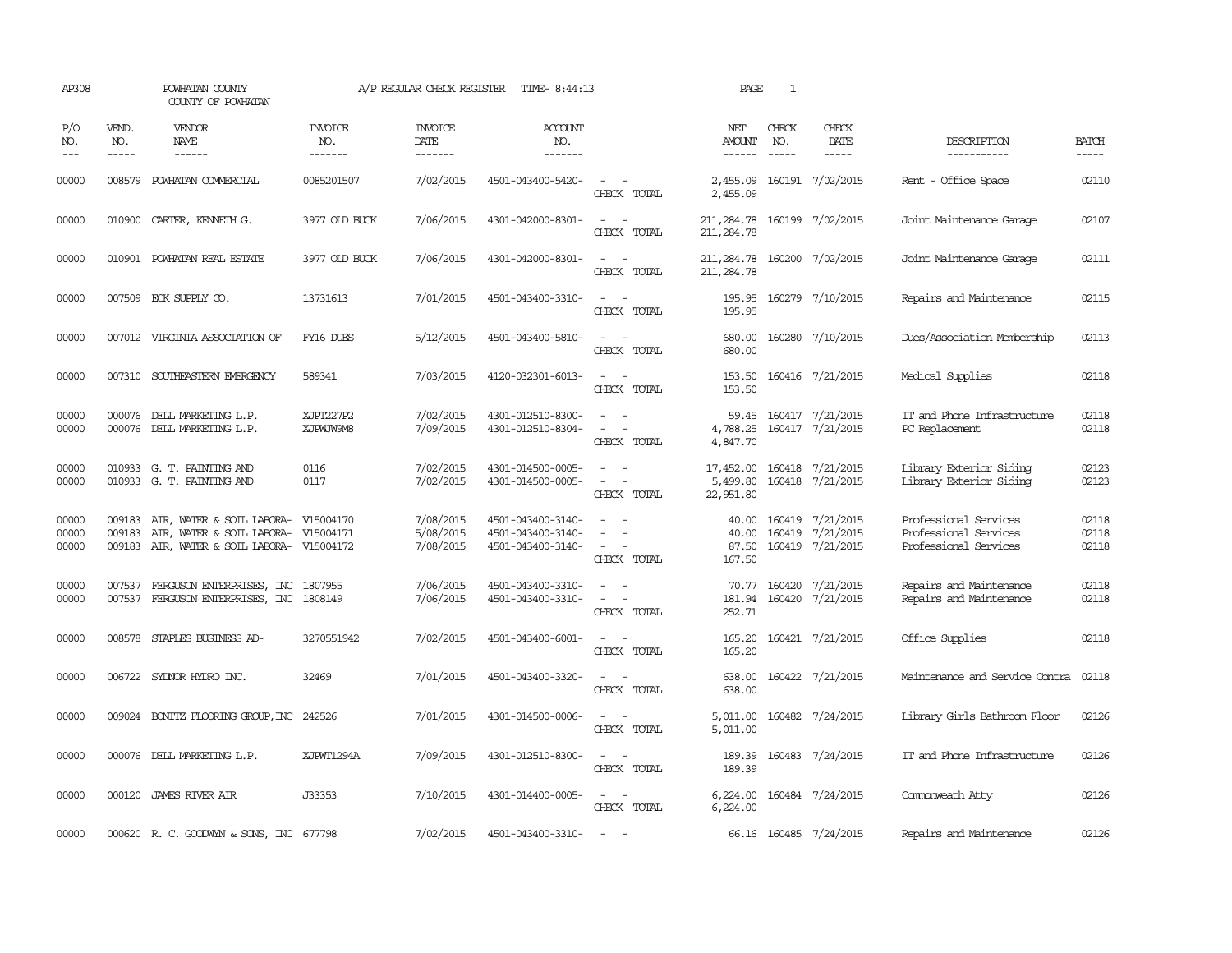| AP308                                                                                  |                                                                                        | POWHATAN COUNTY<br>COUNTY OF POWHATAN                                                                                                                                                                                                                                                                                                                                       |                                     | A/P REGULAR CHECK REGISTER                                                                                                     | TIME- 8:44:13                                                                                                                                                                                                  |                                                                                                                             | PAGE                                                                                 | 2                           |                                                                                                                                                                                                                   |                                                                                                                                                                                                                                                        |                                                                                        |
|----------------------------------------------------------------------------------------|----------------------------------------------------------------------------------------|-----------------------------------------------------------------------------------------------------------------------------------------------------------------------------------------------------------------------------------------------------------------------------------------------------------------------------------------------------------------------------|-------------------------------------|--------------------------------------------------------------------------------------------------------------------------------|----------------------------------------------------------------------------------------------------------------------------------------------------------------------------------------------------------------|-----------------------------------------------------------------------------------------------------------------------------|--------------------------------------------------------------------------------------|-----------------------------|-------------------------------------------------------------------------------------------------------------------------------------------------------------------------------------------------------------------|--------------------------------------------------------------------------------------------------------------------------------------------------------------------------------------------------------------------------------------------------------|----------------------------------------------------------------------------------------|
| P/O<br>NO.<br>$---$                                                                    | VEND.<br>NO.<br>$- - - - -$                                                            | <b>VENDOR</b><br>NAME<br>$- - - - - -$                                                                                                                                                                                                                                                                                                                                      | <b>INVOICE</b><br>NO.<br>-------    | <b>INVOICE</b><br>DATE<br>-------                                                                                              | <b>ACCOUNT</b><br>NO.<br>-------                                                                                                                                                                               |                                                                                                                             | NET<br>AMOUNT<br>$- - - - - -$                                                       | CHECK<br>NO.<br>$- - - - -$ | CHECK<br>DATE<br>$- - - - -$                                                                                                                                                                                      | DESCRIPTION<br>-----------                                                                                                                                                                                                                             | <b>BATCH</b><br>-----                                                                  |
| 00000<br>00000                                                                         |                                                                                        | 000620 R. C. GOODWYN & SONS, INC 678321<br>000620 R. C. GOODWYN & SONS, INC 678501                                                                                                                                                                                                                                                                                          |                                     | 7/07/2015<br>7/08/2015                                                                                                         | 4501-043400-3310-<br>4501-043400-3310-                                                                                                                                                                         | $\overline{\phantom{a}}$<br>$\sim$ $-$<br>$\overline{\phantom{a}}$<br>CHECK TOTAL                                           | 5.99<br>44.90<br>117.05                                                              |                             | 160485 7/24/2015<br>160485 7/24/2015                                                                                                                                                                              | Repairs and Maintenance<br>Repairs and Maintenance                                                                                                                                                                                                     | 02126<br>02126                                                                         |
| 00000                                                                                  |                                                                                        | 007595 VDH-WATERWORKS TECHNICAL                                                                                                                                                                                                                                                                                                                                             | OPERATIONS FEE                      | 7/01/2015                                                                                                                      | 4501-043400-6013-                                                                                                                                                                                              | $\sim$ $\sim$<br>CHECK TOTAL                                                                                                | 90.00<br>90.00                                                                       |                             | 160486 7/24/2015                                                                                                                                                                                                  | Fees-VPDES&VPA                                                                                                                                                                                                                                         | 02126                                                                                  |
| 00000                                                                                  |                                                                                        | 008448 CUINN CONSULTING                                                                                                                                                                                                                                                                                                                                                     | PC001001 7/16                       | 7/08/2015                                                                                                                      | 4502-046000-8300-                                                                                                                                                                                              | $\frac{1}{2} \left( \frac{1}{2} \right) \left( \frac{1}{2} \right) = \frac{1}{2} \left( \frac{1}{2} \right)$<br>CHECK TOTAL | 4,710.00<br>4,710.00                                                                 |                             | 160487 7/24/2015                                                                                                                                                                                                  | Flat Rock Water Tower                                                                                                                                                                                                                                  | 02126                                                                                  |
| 00000                                                                                  |                                                                                        | 000120 JAMES RIVER AIR                                                                                                                                                                                                                                                                                                                                                      | C149645                             | 7/15/2015                                                                                                                      | 4501-043400-3320-                                                                                                                                                                                              | $\overline{\phantom{a}}$<br>CHECK TOTAL                                                                                     | 258.00<br>258.00                                                                     |                             | 160548 7/30/2015                                                                                                                                                                                                  | Maintenance and Service Contra                                                                                                                                                                                                                         | 02133                                                                                  |
| 00000                                                                                  |                                                                                        | 006510 EMERGENCY SERVICES                                                                                                                                                                                                                                                                                                                                                   | 109 7/15                            | 7/26/2015                                                                                                                      | 4120-032300-3110-                                                                                                                                                                                              | $\overline{\phantom{a}}$<br>$\sim$<br>CHECK TOTAL                                                                           | 33, 251.37<br>33, 251, 37                                                            |                             | 160574 7/30/2015                                                                                                                                                                                                  | Contract Services-Daytime Cove                                                                                                                                                                                                                         | 02133                                                                                  |
| 00000                                                                                  |                                                                                        | 000076 DELL MARKETING L.P.                                                                                                                                                                                                                                                                                                                                                  | XJR1RJTK6                           | 7/17/2015                                                                                                                      | 4301-012510-8304-                                                                                                                                                                                              | CHECK TOTAL                                                                                                                 | 1,197.03<br>1,197.03                                                                 |                             | 160575 7/30/2015                                                                                                                                                                                                  | PC Replacement                                                                                                                                                                                                                                         | 02133                                                                                  |
| 00000                                                                                  |                                                                                        | 006842 EAGLE FIRE INC.                                                                                                                                                                                                                                                                                                                                                      | <b>JC3441</b>                       | 7/16/2015                                                                                                                      | 4301-014500-0025-                                                                                                                                                                                              | $\overline{\phantom{a}}$<br>CHECK TOTAL                                                                                     | 37,435.00<br>37,435.00                                                               |                             | 160576 7/30/2015                                                                                                                                                                                                  | Sprinkler Repairs                                                                                                                                                                                                                                      | 02133                                                                                  |
| 00000<br>00000<br>00000<br>00000<br>00000<br>00000<br>00000<br>00000<br>00000<br>00000 | 009183<br>009183<br>009183<br>009183<br>009183<br>009183<br>009183<br>009183<br>009183 | AIR, WATER & SOIL LABORA-<br>AIR, WATER & SOIL LABORA-<br>AIR, WATER & SOIL LABORA- V15004471<br>AIR, WATER & SOIL LABORA- V15004472<br>AIR, WATER & SOIL LABORA- V15004473<br>AIR, WATER & SOIL LABORA-<br>AIR, WATER & SOIL LABORA- V15004475<br>AIR, WATER & SOIL LABORA- V15004476<br>AIR, WATER & SOIL LABORA- V15004477<br>009183 AIR, WATER & SOIL LABORA- V15004478 | V15004469<br>V15004470<br>V15004474 | 7/27/2015<br>7/27/2015<br>7/27/2015<br>7/27/2015<br>7/27/2015<br>7/27/2015<br>7/27/2015<br>7/27/2015<br>7/27/2015<br>7/27/2015 | 4501-043400-3140-<br>4501-043400-3140-<br>4501-043400-3140-<br>4501-043400-3140-<br>4501-043400-3140-<br>4501-043400-3140-<br>4501-043400-3140-<br>4501-043400-3140-<br>4501-043400-3140-<br>4501-043400-3140- | $ -$<br>$\overline{\phantom{a}}$<br>$\sim$<br>$\sim$<br>CHECK TOTAL                                                         | 226.92<br>314.21<br>40.00<br>102.26<br>119.08<br>40.00<br>40.00<br>40.00<br>1,263.27 |                             | 160577 7/30/2015<br>160577 7/30/2015<br>300.80 160577 7/30/2015<br>40.00 160577 7/30/2015<br>160577 7/30/2015<br>160577 7/30/2015<br>160577 7/30/2015<br>160577 7/30/2015<br>160577 7/30/2015<br>160577 7/30/2015 | Professional Services<br>Professional Services<br>Professional Services<br>Professional Services<br>Professional Services<br>Professional Services<br>Professional Services<br>Professional Services<br>Professional Services<br>Professional Services | 02133<br>02133<br>02133<br>02133<br>02133<br>02133<br>02133<br>02133<br>02133<br>02133 |
| 00000<br>00000                                                                         | 009183                                                                                 | AIR, WATER & SOIL LABORA- V15004479<br>009183 AIR, WATER & SOIL LABORA- V15004480                                                                                                                                                                                                                                                                                           |                                     | 7/27/2015<br>7/27/2015                                                                                                         | 4501-043400-3140-<br>4501-043400-3140-                                                                                                                                                                         | $\sim$<br>$\overline{\phantom{a}}$<br>CHECK TOTAL                                                                           | 40.00<br>40.00<br>80.00                                                              |                             | 160578 7/30/2015<br>160578 7/30/2015                                                                                                                                                                              | Professional Services<br>Professional Services                                                                                                                                                                                                         | 02133<br>02133                                                                         |
| 00000                                                                                  |                                                                                        | 006655 BLOSSMAN GAS COMPANIES                                                                                                                                                                                                                                                                                                                                               | 00090                               | 7/02/2015                                                                                                                      | 4501-043400-5120-                                                                                                                                                                                              | $\sim$ $\sim$<br>CHECK TOTAL                                                                                                | 4.81<br>4.81                                                                         |                             | 160579 7/30/2015                                                                                                                                                                                                  | Fuel (htg)                                                                                                                                                                                                                                             | 02133                                                                                  |
| 00000<br>00000                                                                         | 008336                                                                                 | FERGUSON ENTERPRISES INC.<br>008336 FERGUSON ENTERPRISES INC.                                                                                                                                                                                                                                                                                                               | 1807561<br>1808320                  | 7/10/2015<br>8/10/2015                                                                                                         | 4501-043400-3310-<br>4501-043400-3310-                                                                                                                                                                         | $\overline{\phantom{a}}$<br>$\sim$<br>$\sim$<br>CHECK TOTAL                                                                 | 2,800.00<br>317.50<br>3,117.50                                                       | 160580                      | 160580 7/30/2015<br>7/30/2015                                                                                                                                                                                     | Repairs and Maintenance<br>Repairs and Maintenance                                                                                                                                                                                                     | 02133<br>02133                                                                         |
| 00000                                                                                  |                                                                                        | 010924 MITCHELL PEST                                                                                                                                                                                                                                                                                                                                                        | 92154                               | 7/14/2015                                                                                                                      | 4501-043400-3320-                                                                                                                                                                                              | $\sim$ $ \sim$<br>CHECK TOTAL                                                                                               | 95.00<br>95.00                                                                       |                             | 160581 7/30/2015                                                                                                                                                                                                  | Maintenance and Service Contra                                                                                                                                                                                                                         | 02133                                                                                  |
| 00000                                                                                  |                                                                                        | 009055 CUANTUM CONTROLS, INC.                                                                                                                                                                                                                                                                                                                                               | 12361                               | 7/23/2015                                                                                                                      | 4501-043400-3310-                                                                                                                                                                                              | $\frac{1}{2} \left( \frac{1}{2} \right) \left( \frac{1}{2} \right) = \frac{1}{2} \left( \frac{1}{2} \right)$<br>CHECK TOTAL | 339.84                                                                               |                             | 339.84 160582 7/30/2015                                                                                                                                                                                           | Repairs and Maintenance                                                                                                                                                                                                                                | 02133                                                                                  |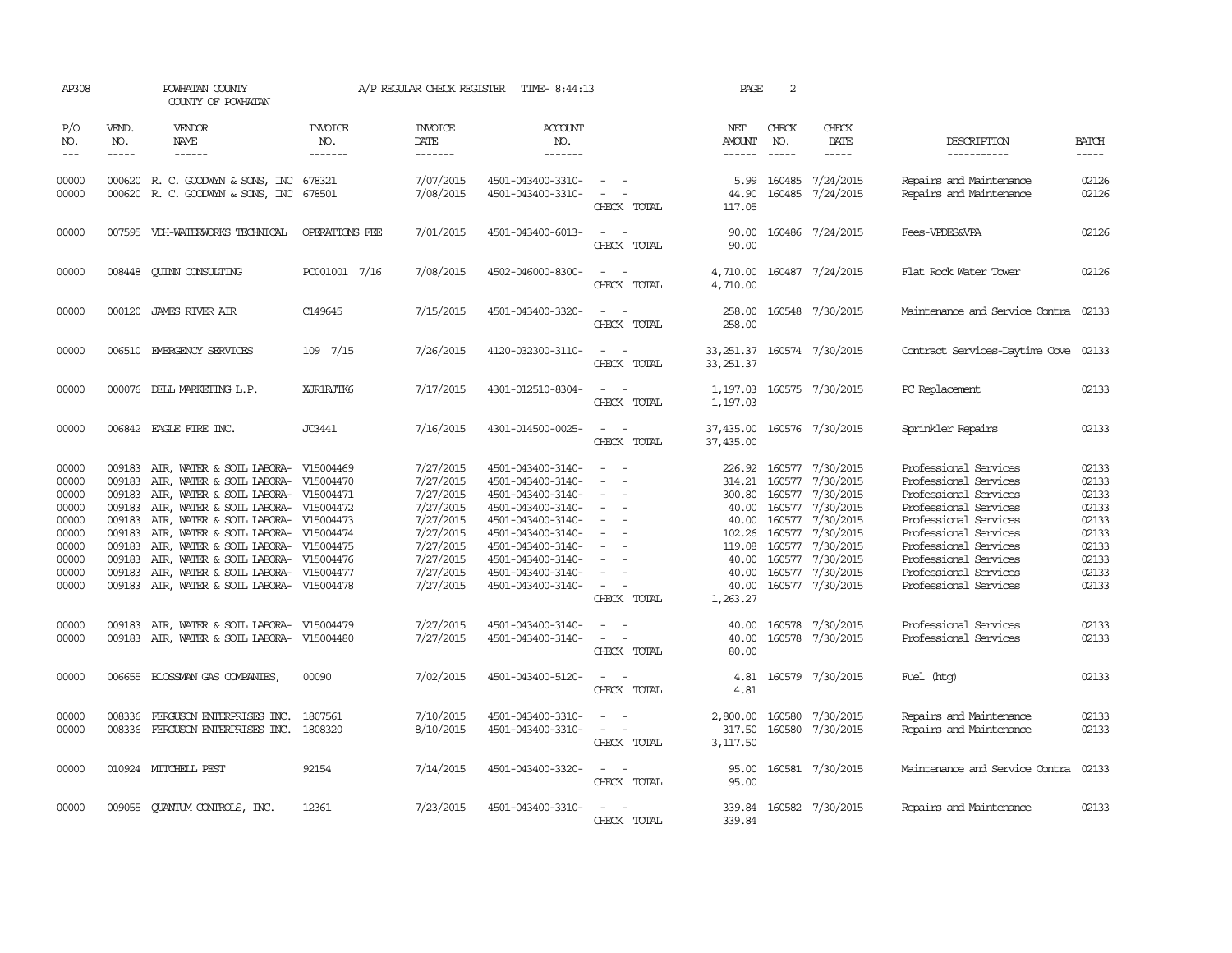| AP308      |                       | POWHATAN COUNTY<br>COUNTY OF POWHATAN  |                                  | A/P REGULAR CHECK REGISTER        | TIME-8:44:13                     |                              | PAGE           |                       |                         |                             |                       |
|------------|-----------------------|----------------------------------------|----------------------------------|-----------------------------------|----------------------------------|------------------------------|----------------|-----------------------|-------------------------|-----------------------------|-----------------------|
| P/O<br>NO. | VEND.<br>NO.<br>----- | <b>VENDOR</b><br>NAME<br>------        | <b>INVOICE</b><br>NO.<br>------- | <b>INVOICE</b><br>DATE<br>------- | <b>ACCOUNT</b><br>NO.<br>------- |                              | NET<br>AMOUNT  | CHECK<br>NO.<br>----- | CHECK<br>DATE<br>------ | DESCRIPTION<br>-----------  | <b>BATCH</b><br>----- |
| 00000      |                       | 000620 R.C. GOODWYN & SONS, INC 679229 |                                  | 7/14/2015                         | 4501-043400-3310- - -            | CHECK TOTAL                  | 8.37           |                       | 8.37 160583 7/30/2015   | Repairs and Maintenance     | 02133                 |
| 00000      |                       | 008365 VA ASSOC. OF MUNICIPAL          | 4TH OTR ASSESS                   | 7/22/2015                         | 4501-043400-5810-                | $\sim$ $\sim$<br>CHECK TOTAL | 54.60<br>54.60 |                       | 160584 7/30/2015        | Dues/Association Membership | 02133                 |
|            |                       |                                        |                                  |                                   |                                  | CHECK TYPE TOTAL             | 548, 523, 24   |                       |                         |                             |                       |